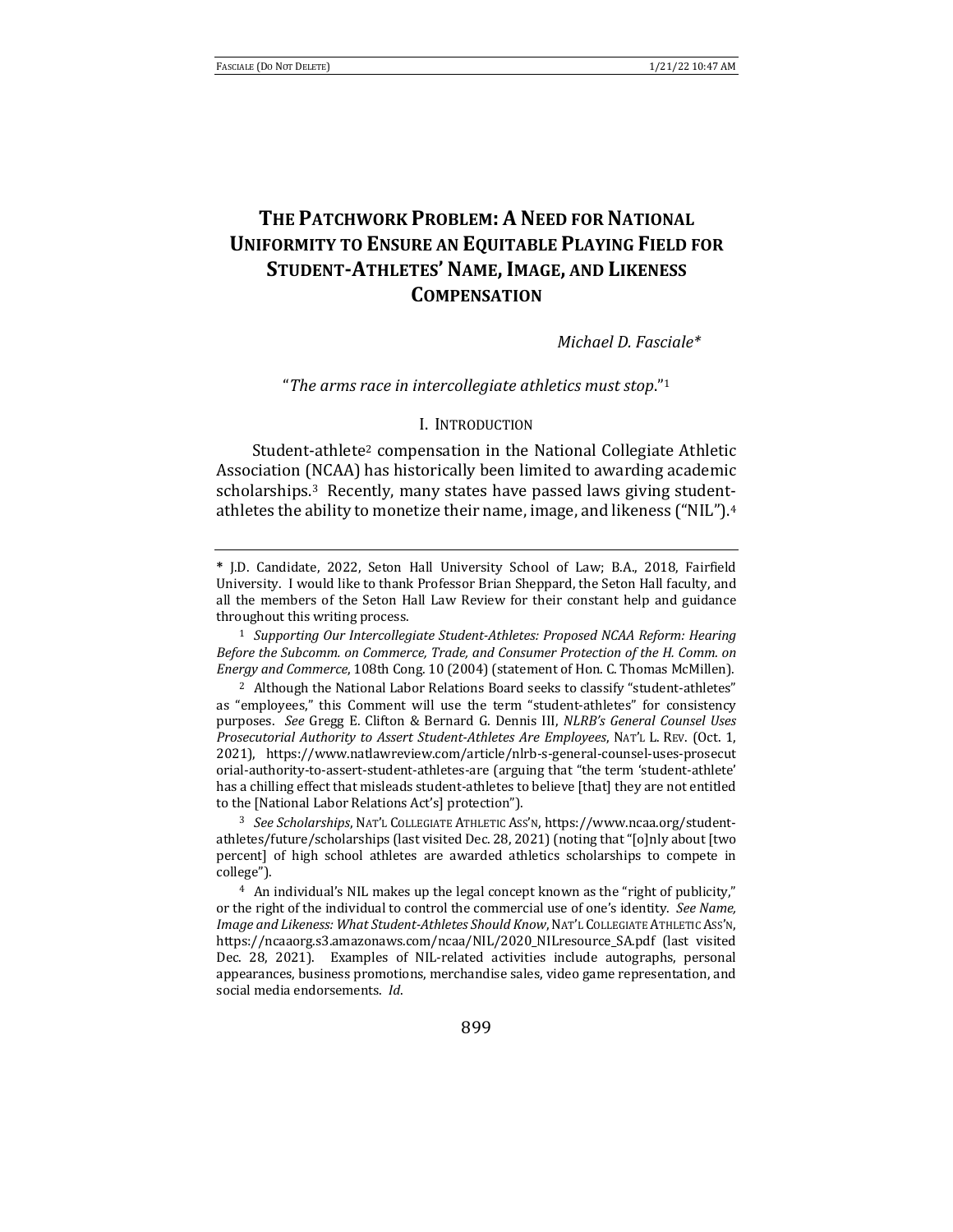The growing patchwork of state legislation, however, invites inconsistent application and interpretation of NIL laws. This gives rise to an important question: is uniform federal legislative intervention the answer?<sup>5</sup> This Comment argues that it is.

First, without some form of national uniform NIL rights, studentathletes will likely only apply for admission at schools where NIL rights are afforded. This consequence discourages a meaningful and educational choice. National uniformity ensures that student-athletes will enjoy more than simply the right to compete economically; it will allow them to receive an education at the institution of their choice. In uniformly promoting a meaningful and educational choice, federal legislation will help student-athletes enjoy better opportunities, both socially and financially, within the athletic industry as a whole.

Second, this state-by-state approach will—at a minimum severely impact the competitive balance within college sports. Because student-athletes will be incentivized to attend schools in states with the best regulatory environment for the player, power schools in states with NIL laws will enjoy massive and unfair recruiting and transfer advantages, thereby increasing the imbalances between the larger and smaller markets. Already successful athletic programs will gain even more advantages, as non-NIL states (or states with less desirable NIL rules) may suffer due to less working capital to finance their educational opportunities and to gain advantages for their students. The hodgepodge of state laws will effectively steer the greatest future talent toward a handful schools.

Third, although no court has explicitly addressed this issue, the fractured state-by-state approach to NIL compensation may be unconstitutional. In arguing against a state-by-state approach, the NCAA could potentially rely on the Dormant Commerce Clause ("DCC") of the U.S. Constitution. $6$  The DCC is an implied restriction as interpreted by the United States Supreme Court that effectively prevents states from passing laws that burden or discriminate against interstate commerce.<sup>7</sup> In relying on prior case law, the NCAA could contend that the sheer number of intercollegiate schools subjected to

<sup>&</sup>lt;sup>5</sup> This is as opposed to judicial intervention. *See infra* notes 173-180 and accompanying text (discussing why judges should refrain from interfering with sports associations' internal affairs, absent exceptional circumstances).

<sup>&</sup>lt;sup>6</sup> See infra notes 86-96 and accompanying text (exploring this argument in detail).

<sup>&</sup>lt;sup>7</sup> *See, e.g.*, Dep't of Revenue v. Davis, 553 U.S. 328, 337-38 (2008) (stating that the "the [D]ormant Commerce Clause is driven by concern about 'economic protectionism'—that is, regulatory measures designed to benefit in-state economic interests by burdening out-of-state competitors").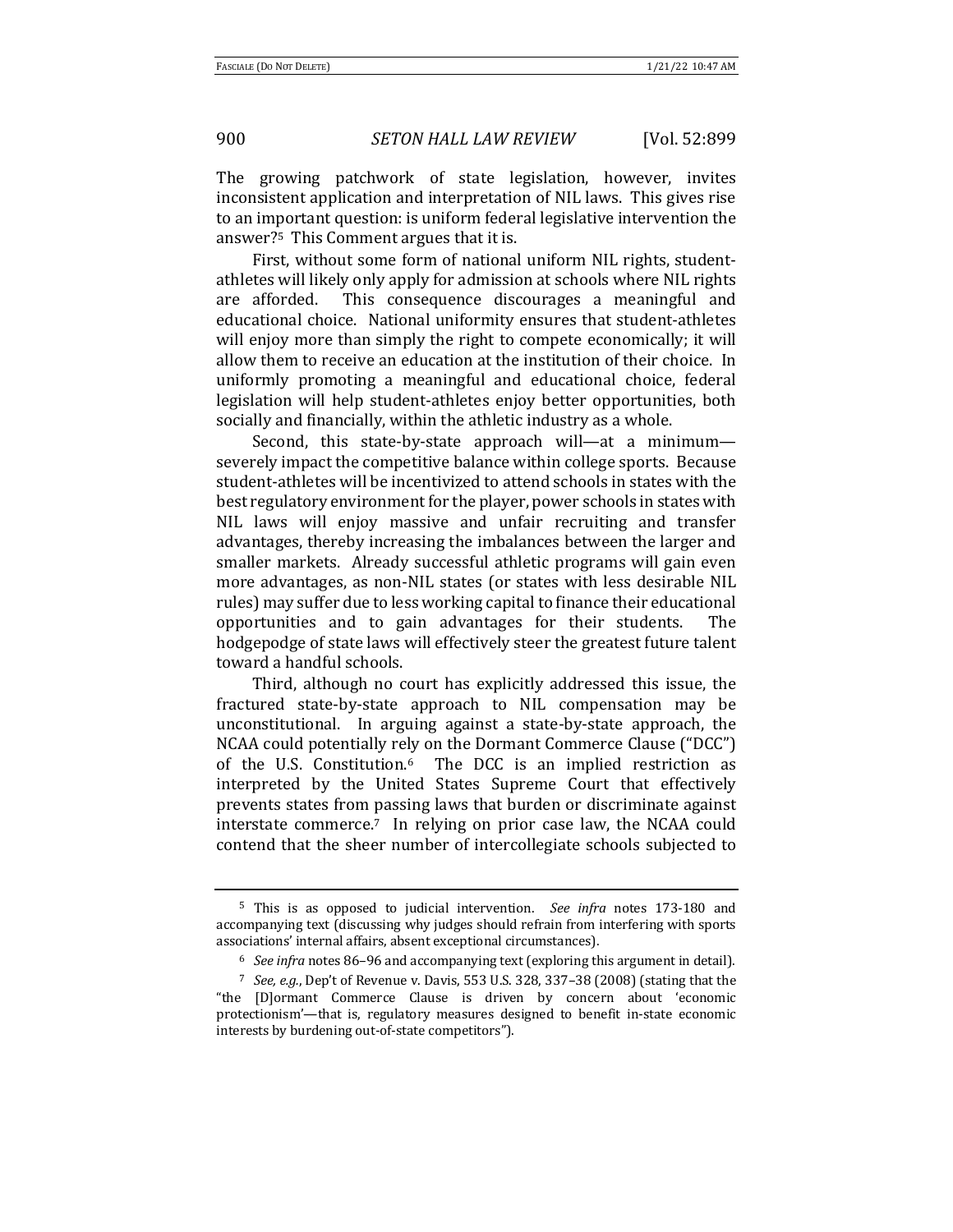inconsistent state laws could potentially interfere with a national uniform governance structure, thereby unduly impacting or discriminating against interstate commerce. In other words, this stateby-state approach could be placing certain states' economic interests (those that have NIL legislation) above out-of-states' economic interests (those that do not have NIL legislation), thus creating a competitive and commercial advantage for certain student-athletes (i.e., discriminatory in purpose or effect). It remains to be seen whether the conflicting state laws violate the DCC.

Fourth, despite their asserted aims, multiple state laws governing NIL compensation are ambiguous and alarming. Based on the differences in payment structures, effective dates, legal rights, requirements regarding financial literacy, and ill-defined provisions within each passed and proposed state bill, the welfare of studentathletes will not be uniformly protected. Navigating competing and inconsistent state regulations will create confusion amongst athletes, agents, and athletic departments nationwide.<sup>8</sup>

This Comment illustrates that the current athletic landscape and patchwork of state laws governing NIL compensation requires federal legislative intervention. Specifically, Part II addresses the history of the NCAA, analyzes the NCAA's slippery principle of amateurism, and discusses how the NCAA has slowly begun to consider allowing studentathletes to benefit from their NIL. Part III considers the current patchwork of state laws governing NIL compensation, studies how their inconsistencies necessitate federal legislation, and examines the NCAA's reaction to a fractured state-by-state approach.

Part IV analyzes the currently proposed federal legislation regarding NIL compensation. Finally, Part V concludes by arguing that, although the attempt by some legislators to pass federal legislation is headed in the right direction, more can—and must—be done. To mitigate mass confusion, promote educational opportunities, and pursue economic equity for student-athletes nationwide, Congress should pass federal legislation, preempt competing state laws and regulations, and restore uniformity throughout intercollegiate athletics. Until then, states with NIL laws will compete vigorously for top talent, and national uniformity in college sports and educational opportunities will be severely undermined.

<sup>&</sup>lt;sup>8</sup> This Comment will not dissect each NIL state law that has been passed (or is in the process of being passed); rather, it will analyze the representative components of NIL state laws to demonstrate the inconsistencies which require federal legislation to alleviate.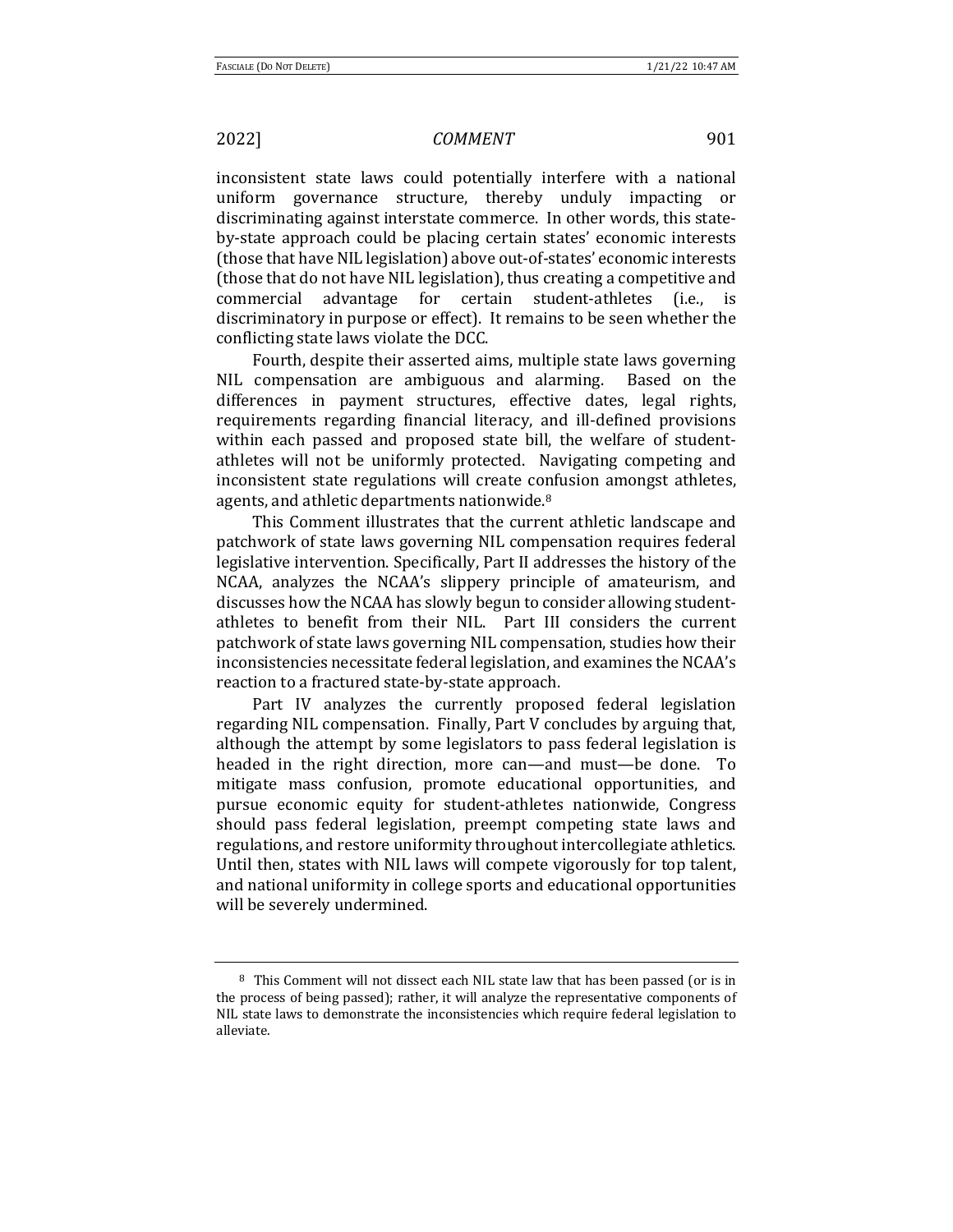### II. NCAA BACKGROUND, AMATEURISM, AND MOMENTUM TOWARDS NIL RIGHTS

This Part will (1) consider the NCAA's background and show how the NCAA has historically prevented student-athletes from earning income on their NIL; (2) analyze the elusive principle of amateurism and note how the NCAA's primary argument revolves around giving studentathletes NIL rights to protect their amateur status; and (3) explore the NCAA's current stance regarding NIL and explain how and why the NCAA was forced to act.

#### A. *NCAA Background*

The NCAA is a private, nonprofit association of approximately 1,098 members and 102 athletic conferences.<sup>9</sup> This member-led organization consists of colleges, universities, conferences, and associations.<sup>10</sup> It is "the largest and most prestigious association of colleges and athletic conferences in the United States," and holds a "dominant position in intercollegiate athletics." $11$  To retain membership, NCAA members must abide by the NCAA's "Constitution," $12$  of which its internal bylaws are voted upon by its members.<sup>13</sup> These bylaws, however, do not carry the force of law.<sup>14</sup> Accordingly, the NCAA cannot prevent further state legislation regarding NIL compensation, as its nationwide rulemaking authority continues to be chipped away by the growing amount of state NIL laws.

Historically, the NCAA has prevented student-athletes from earning income on their NIL.<sup>15</sup> The reasoning, according to the NCAA, is to protect student-athletes from "exploitation by professional and

<sup>&</sup>lt;sup>9</sup> *What is the NCAA?* NAT'L COLLEGIATE ATHLETIC Ass'N, http://www.ncaa.org/about/ resources/media-center/ncaa-101/what-ncaa (last visited Dec. 28, 2021).

<sup>10</sup> *Id*. 

<sup>&</sup>lt;sup>11</sup> Coll. Athletic Placement Serv., Inc. v. Nat'l Collegiate Athletic Ass'n, No. 74-1144, 1974 WL 998, at \*2 (D.N.J. Aug. 22, 1974); see also Banks v. Nat'l Collegiate Athletic Ass'n, 746 F. Supp. 850, 852 (N.D. Ind. 1990), aff'd, 977 F.2d 1081 (7th Cir. 1992).

 $12$  Bd. of Regents v. Nat'l Collegiate Athletic Ass'n, 546 F. Supp. 1276, 1282 (W.D. Okla. 1982). 

<sup>&</sup>lt;sup>13</sup> Worldwide Basketball & Sports Tours, Inc. v. Nat'l Collegiate Athletic Ass'n, 388 F.3d 955, 957 (6th Cir. 2004) (noting that the NCAA "adopts bylaws formulated by a legislative body drawn from the Association's membership").

<sup>&</sup>lt;sup>14</sup> See Justin W. Aimonetti & Christian Talley, *Game Changer: Why and How Congress* Should Preempt State Student-Athlete Compensation Regimes, 72 STAN. L. REV. ONLINE 28, 34 (2019) (["The NCAA's] bylaws do not carry the force of law.").

<sup>&</sup>lt;sup>15</sup> *See, e.g.*, NAT'L COLLEGIATE ATHLETIC ASS'N, 2020-21 NCAA DIVISION I MANUAL §§ 12.4.2.3, 12.5.1.3, and 12.5.2.1, at 74, 75–76, 77 (2020), https://web3.ncaa.org/lsdbi/ reports/getReport/90008 [hereinafter 2020–2021 DIVISION I MANUAL].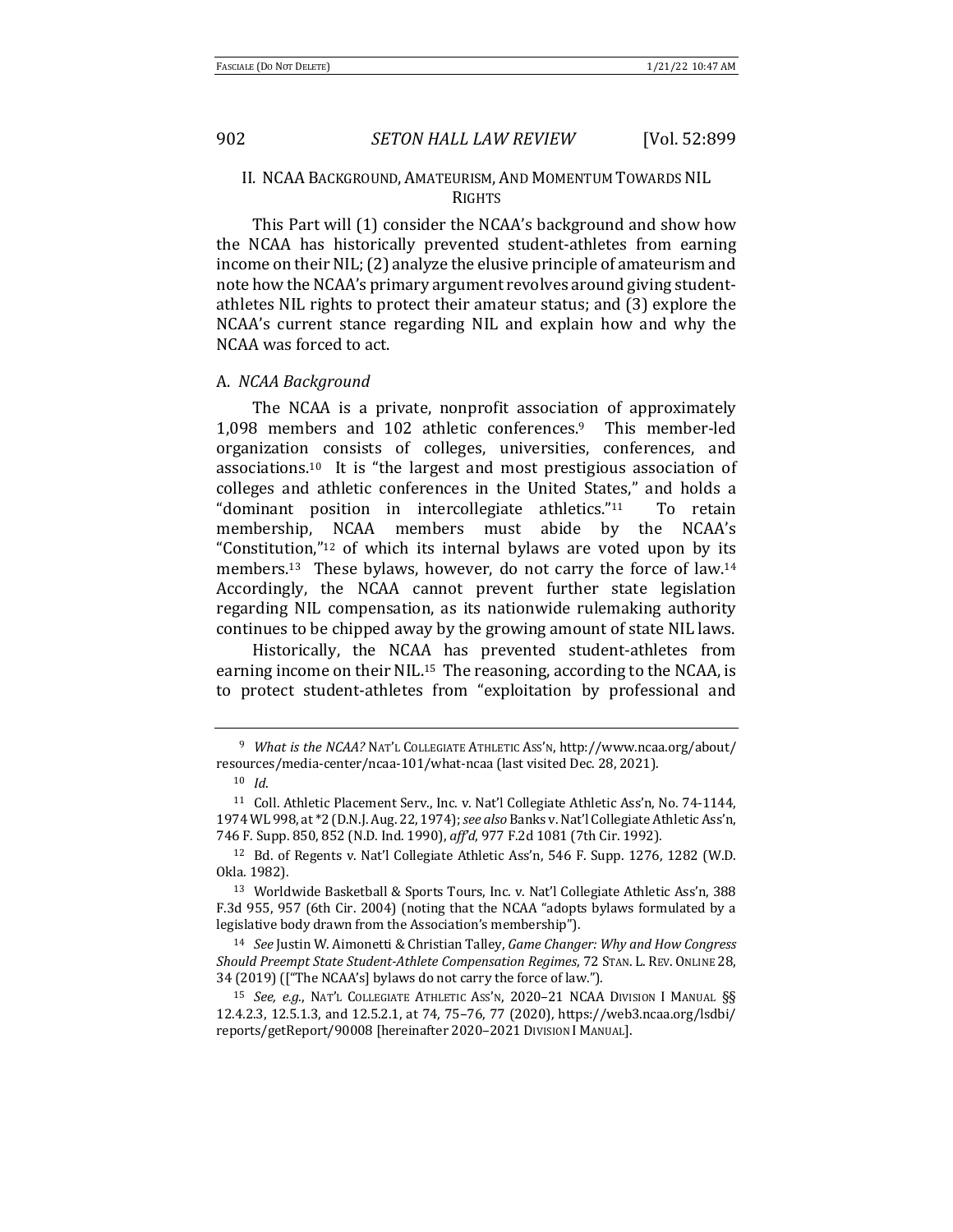commercial enterprises."<sup>16</sup> The NCAA has justified its opposition to NIL rights and supported the concept of amateurism by  $(1)$  encouraging competitiveness in college sports; (2) promoting education by integrating academic and athletic goals; (3) incentivizing Division I schools to remain a part of the NCAA; and (4) increasing consumer demand.17 

But many athlete advocates have vehemently opposed the NCAA's anti-NIL business model. Romogi Huma, the Executive Director of the National College Players Association, stated that the NCAA has treated its student-athletes like "disposable university property."<sup>18</sup> Senator Steven Bradford, who co-sponsored the California NIL bill, likened the situation to "institutionalized slavery." $19$  And others have argued that "absolute power tends to corrupt absolutely, and the NCAA's [power] has been absolute for half a century."<sup>20</sup> Many student-athletes agree. For instance, a day before the 2021 NCAA March Madness Basketball Tournament began, many college athletes took to social media and pushed for NCAA reform using the hashtag "NotNCAAProperty."21

#### B. *The Principle of Amateurism*

The NCAA has primarily opposed giving student-athletes NIL rights to protect their amateur status. Allowing student-athletes to profit from their NIL, the argument goes, would repel fans.<sup>22</sup> Often referred to as

<sup>20</sup> Ivan Solotaroff, *The Athlete Advocate*, SB NATION (Apr. 23, 2014), https:// www.sbnation.com/longform/2014/4/23/5640402/the-athlete-advocate-ramogihuma. 

<sup>21</sup> *See, e.g.*, Geo Baker (@Geo Baker 1), TWITTER (Mar. 17, 2021, 1:42 PM), https:// twitter.com/Geo\_Baker\_1/status/1372241981150220290?s=20; McKenzie Milton (@McKenzieMil10), TWITTER (Apr. 29, 2021, 12:59 AM), https://twitter.com/ McKenzieMil10/status/1387632668146163715.

<sup>22</sup> Michael McCann, *Name, Image and Likeness: A Guide on College Athlete Compensation*, SPORTICO (Nov. 11, 2020), https://www.sportico.com/feature/collegeathletes-paid-name-image-likeness-deals-nils-1234616329/.

<sup>16 2020–2021</sup> DIVISION I MANUAL, *supra* note 15, § 2.9, at 3.

<sup>&</sup>lt;sup>17</sup> See Michael McCann, Name Image and Likeness: A Guide on College Athlete *Compensation*, SPORTICO (Nov. 11, 2020), https://www.sportico.com/feature/collegeathletes-paid-name-image-likeness-deals-nils-1234616329/.

<sup>&</sup>lt;sup>18</sup> *NCAA* Refusal to Vote on NIL Pay is 'Slap in the Face' to Athletes, NAT'L COLLEGE PLAYERS Ass'N (Jan. 11, 2021), https://www.ncpanow.org/news/releases-advisories/ ncaa-refusal-to-vote-on-nil-pay-is-slap-in-the-face-to-athletes.

<sup>&</sup>lt;sup>19</sup> See Gregg E. Clifton, *California Senators to Introduce Supplement to SB 206 in Advance of NCAA's January Name, Image, and Likeness Vote, NAT'L L. REV. (Dec. 8, 2020),* https://www.natlawreview.com/article/california-senators-to-introduce-supplementto-sb-206-advance-ncaa-s-january-name.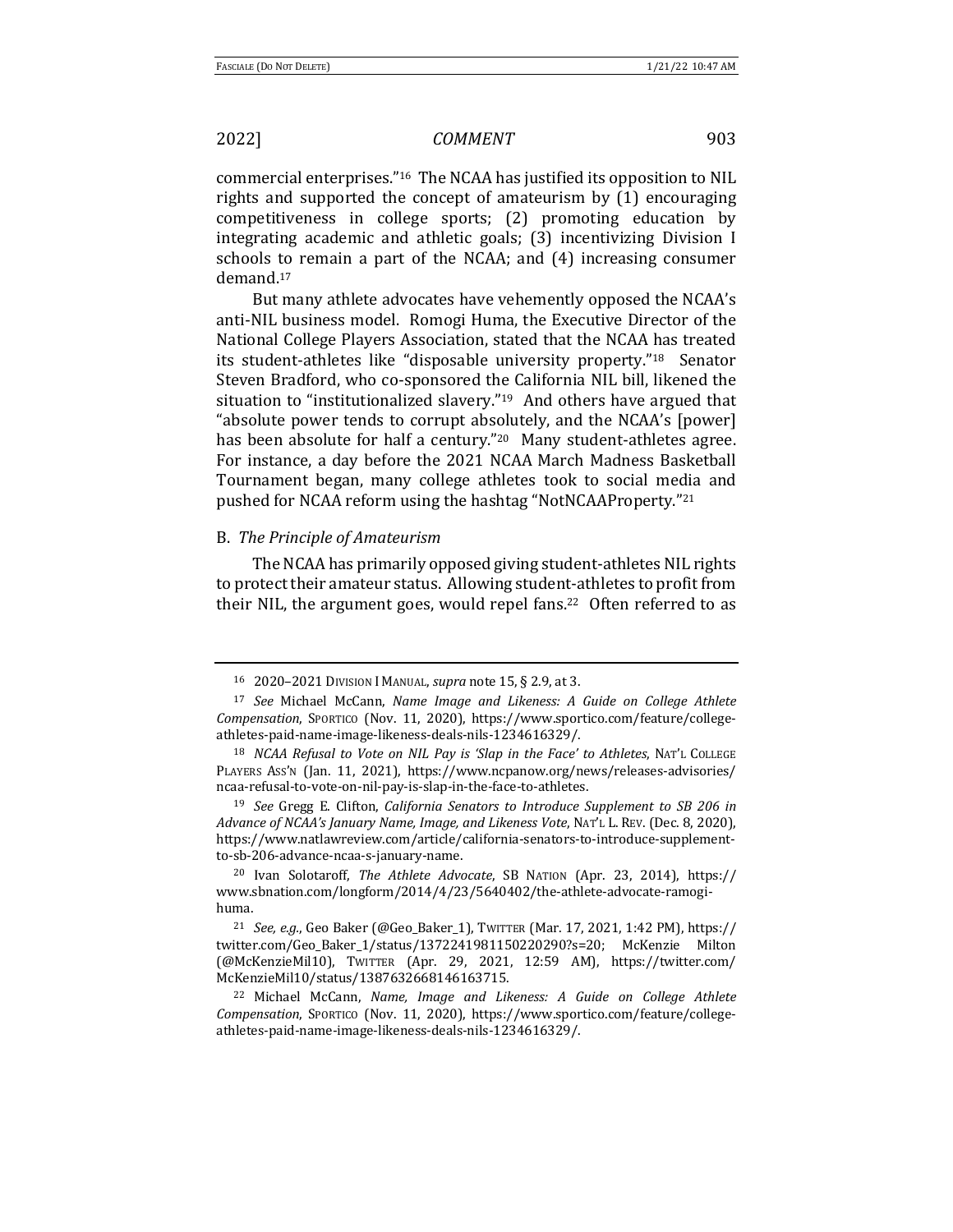the "principle of amateurism," this slippery principle<sup>23</sup> states that "[s]tudent-athletes shall be amateurs in an intercollegiate sport, and their participation in sports should be motivated primarily by education and by the physical, mental and social benefits to be derived."<sup>24</sup> Thus, the NCAA's amateurism principle has attempted to "retain a clear line of demarcation between intercollegiate athletics and professional sports" in order for college athletics to remain "an integral part of the educational program."<sup>25</sup>

Initially, courts endorsed the NCAA's definition of amateurism. In *Jones v. NCAA*, for example, the court held that the NCAA was allowed to declare an ice hockey player ineligible to play intercollegiate ice hockey due to his violation of amateurism rules.<sup>26</sup> Fifteen years later, in *Gaines v. NCAA*, the court held that the "public interest is promoted by preserving amateurism."<sup>27</sup> And in *McCormack v. NCAA*, the Fifth Circuit held that the NCAA's amateurism requirements "reasonably further[ed]" the NCAA's goals of integrating athletics with academics.<sup>28</sup>

Recent litigation, however, has challenged this nebulous concept.<sup>29</sup> After seeing an avatar of himself in an officially licensed NCAA video game, Ed O'Bannon—a former All-American UCLA basketball player and retired National Basketball Association player—sued the NCAA,<sup>30</sup> arguing that the NCAA's rules violated the Sherman Antitrust Act.<sup>31</sup>

- <sup>24</sup> 2020–2021 DIVISION I MANUAL, *supra* note 15, § 2.9, at 3.
- <sup>25</sup> *Id*. § 1.3.1, at 1.
- <sup>26</sup> 392 F. Supp. 295, 304 (D. Mass. 1975).
- 27 746 F. Supp. 738, 747 (M.D. Tenn. 1990).
- <sup>28</sup> 845 F.2d 1338, 1345 (5th Cir. 1988).

<sup>&</sup>lt;sup>23</sup> *See* Ivan Maisel, *The NCAA Must Again Put Athletes First, This Time Around the NIL Debate*, ESPN (Apr. 23, 2020), https://www.espn.com/college-sports/story/\_/id/ 29083196/the-ncaa-again-put-athletes-first-nil-debate (describing the amateurism principle as, "at best, a beau ideal," and recognizing that, "[w]hen convenient, amateurism has been held as the standard. And when the sham has become too obvious to ignore, the NCAA simply has changed its definition of amateurism to bring it closer to the actual behavior of its coaches and players."); see also Taylor Branch, The Shame of *College Sports*, ATLANTIC (Oct. 2011), https://www.theatlantic.com/magazine/archive/ 2011/10/the-shame-of-college-sports/308643/ (criticizing the "noble principles [of amateurism and the student-athlete] on which the NCAA justifies its existence," classifying them as "cynical hoaxes" and "legalistic conductions").

<sup>&</sup>lt;sup>29</sup> *See* Marc Edelman, *A Short Treatise on Amateurism and Antitrust Law: Why the NCAA's No-Pay Rules Violate Section 1 of the Sherman Act,* 64 CASE W. RES. L. REV. 61, 70 (2013) (arguing that the principle of amateurism violates the Sherman Antitrust Act).

<sup>&</sup>lt;sup>30</sup> O'Bannon v. Nat'l Collegiate Athletic Ass'n, 802 F.3d 1049, 1055 (9th Cir. 2015).

<sup>&</sup>lt;sup>31</sup> Sherman Antitrust Act, 15 U.S.C.  $\S$  1 (2018) (outlawing "every contract, combination in the form of trust or otherwise, or conspiracy, in restraint of trade or commerce among the several States . . . .").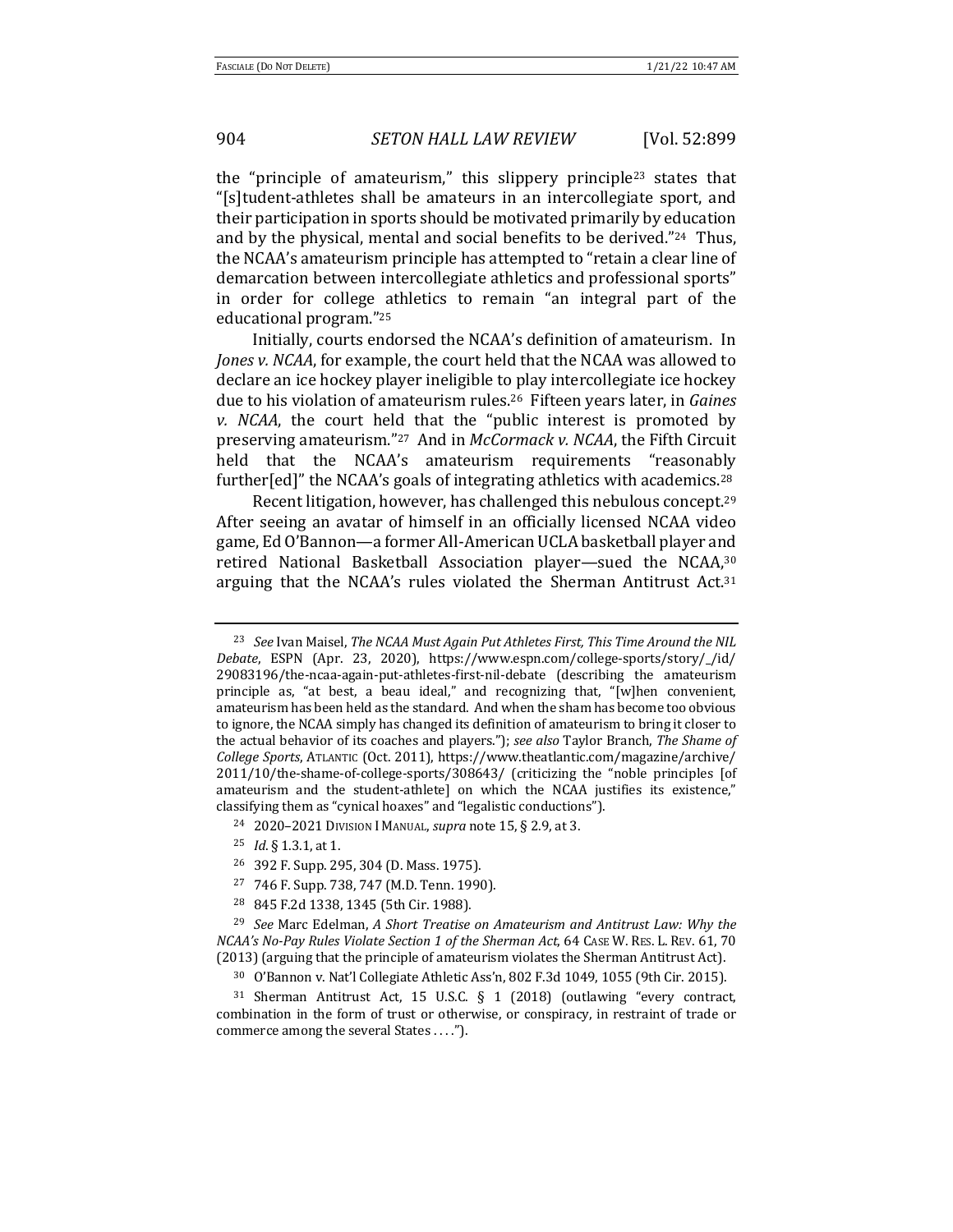O'Bannon neither consented to nor received compensation for the use of his NIL.<sup>32</sup> Under a three-step framework of the antitrust "rule of reason" test,<sup>33</sup> Judge Bybee found that the NCAA's prevention of NIL compensation in various markets<sup>34</sup> constituted a commercial restraint on trade, thus violating the Sherman Antitrust Act.<sup>35</sup>

On appeal, the Ninth Circuit noted that "the NCAA's rules [had] been more restrictive than necessary [in this case] to maintain its tradition of amateurism," but it nevertheless held that preserving amateurism had procompetitive benefits, and distinguished between payments tied to educationally-related activities and those unrelated.<sup>36</sup> Thus, O'Bannon established that future student-athletes "can use federal antitrust law to attempt to 'prove' that there are better ways of preserving amateurism than current NCAA rules." $37$  In the wake of *O'Bannon*, however, one thing remains certain: as more states continue to pass laws governing student-athletes' NIL compensation, the NCAA's ability to uphold its amateurism principle erodes in tandem.<sup>38</sup>

### C. *A Plea to Congress: The NCAA's Shift in Position*

In light of recent and robust legal and legislative activity, coupled with its associated and mounting pressures to afford student-athletes

<sup>34</sup> These markets include live game telecasts, sports video games, and game rebroadcasts, advertisements, and other archival footage. See O'Bannon v. Nat'l Collegiate Athletic Ass'n, 7 F. Supp. 3d 955, 968 (N.D. Cal. 2014).

35 *O'Bannon*, 802 F.3d at 1053.

<sup>32</sup> *O'Bannon*, 802 F.3d at 1055.

<sup>33</sup> Under this test, "[t]he plaintiff bears the initial burden of showing that the restraint produces significant anticompetitive effects within a relevant market," and if the plaintiff demonstrates this, the burden shifts to the defendant to "come forward with evidence of the restraint's procompetitive effects." If the defendant meets this burden, the plaintiff "must then show that any legitimate objectives can be achieved in a substantially less restrictive manner." *O'Bannon*, 802 F.3d at 1070 (citing Tanaka v. Univ. of S. Cal., 252 F.3d 1059, 1063 (9th. Cir. 2001)).

<sup>36</sup> *Id.* at 1079.

<sup>&</sup>lt;sup>37</sup> FED. AND STATE LEGIS. WORKING GRP., NCAA BD. OF GOVERNORS, FINAL REPORT AND RECOMMENDATIONS 29 (2020), https://ncaaorg.s3.amazonaws.com/committees/ncaa/ wrkgrps/fslwg/Apr2020FSLWG\_Report.pdf [hereinafter WORKING GROUP RECOMMENDATIONS].

<sup>&</sup>lt;sup>38</sup> In February 2021, EA Sports (a division of Electronic Arts Inc.) announced that it will revive its college football video games series—a series that was stopped because of *O'Bannon's* NIL controversy. See Mike Hume & Rick Maese, *EA Sports Revives College Football Franchise as Courts Mull NCAA's Stance on Amateurism*, WASH. POST (Feb. 2, 2021, 12:00 PM), https://www.washingtonpost.com/video-games/2021/02/02/ea-sportscollege-football/.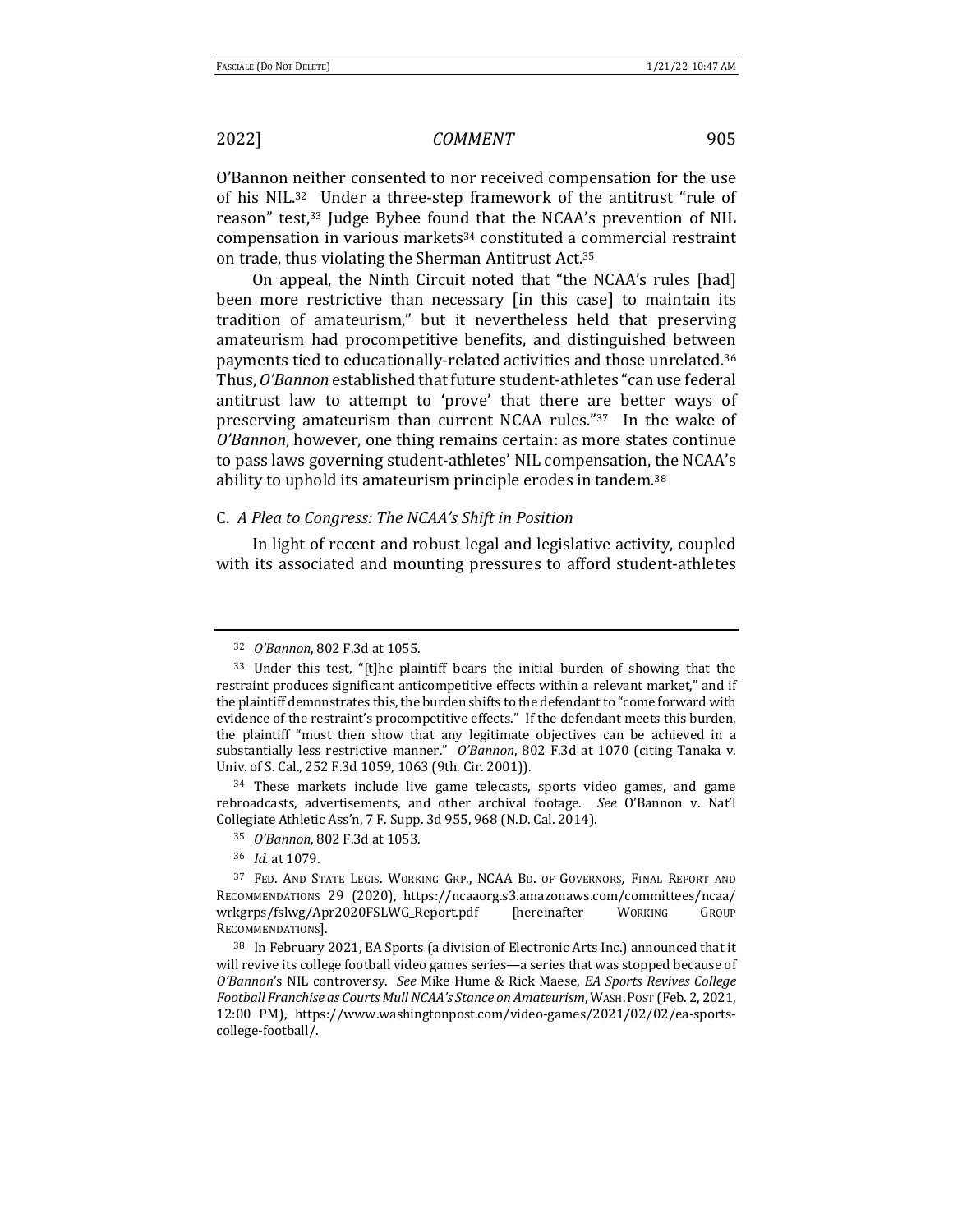NIL rights, the NCAA was forced to act.<sup>39</sup> The NCAA tasked the Federal and State Legislation Working Group ("Working Group") with exploring solutions for NIL compensation issues.<sup>40</sup> Nearly a year after its inception, the Working Group proposed to the NCAA Board of Governors certain changes to the NCAA bylaws, which would allow studentathletes to profit from use of their NIL in ways both related and unrelated to athletics.<sup>41</sup>

Although this seemed promising for student-athletes, the Working Group's recommendations were more restrictive in relation to state NIL laws.<sup>42</sup> For example, the Working Group recommended that the NCAA should stress that "any modernization of [the NCAA's] NIL bylaws must be accompanied by guardrails." $43$  Unfortunately, these guardrails were vague, did not adequately address NIL compensation issues, and continued to severely restrict opportunities for student-athletes to earn income on their NIL.

The NCAA has historically placed a shadow of uncertainty over any negotiation for compensation that might benefit student-athletes.<sup>44</sup> While this might stifle students' attempts to gain compensation, it could also place the student-athlete in financial peril because it is equally possible that it will lead to unfair deals. The possibility that a university could exercise its discretion to force a student out of a deal could not only make it more difficult for students to retain agents, but it would also weaken students' leverage in setting favorable contractual terms. This, in turn, could place students at risk of exploitation or downstream breach claims. 

On November 13, 2020, the NCAA Division I Council submitted proposed amendments regarding student-athletes' NIL rights. According to one proposed NCAA bylaw, "[a]n institution, *at its* 

<sup>&</sup>lt;sup>39</sup> Board of Governors Starts Process to Enhance Name, Image and Likeness *Opportunities*, NAT'L COLLEGIATE ATHLETIC ASS'N (Oct. 29, 2019), http://www.ncaa.org/ about/resources/media-center/news/board-governors-starts-process-enhance-nameimage-and-likeness-opportunities. 

<sup>&</sup>lt;sup>40</sup> WORKING GROUP RECOMMENDATIONS, *supra* note 37, at 1.

<sup>41</sup> *Id.* at 21–25. 

<sup>&</sup>lt;sup>42</sup> *See* Dan Murphy, *NCAA Group Supports Player Endorsement Plan, ESPN (Apr. 29,* 2020), https://www.espn.com/college-sports/story/\_/id/29112263/ncaa-group-oksconditional-player-endorsements (noting that the "NCAA's proposal remains more restrictive than the state laws and proposed laws," as "[t]hose differences could lead to a legal conflict  $\dots$ .").

<sup>43</sup> WORKING GROUP RECOMMENDATIONS, *supra* note 37, at 1-2.

<sup>&</sup>lt;sup>44</sup> See generally Jon Solomon, The History Behind the Debate Over Paying NCAA Athletes, Aspen Inst. (Apr. 23, 2018), aspeninstitute.org/blog-posts/history-behinddebate-paying-ncaa-athletes/.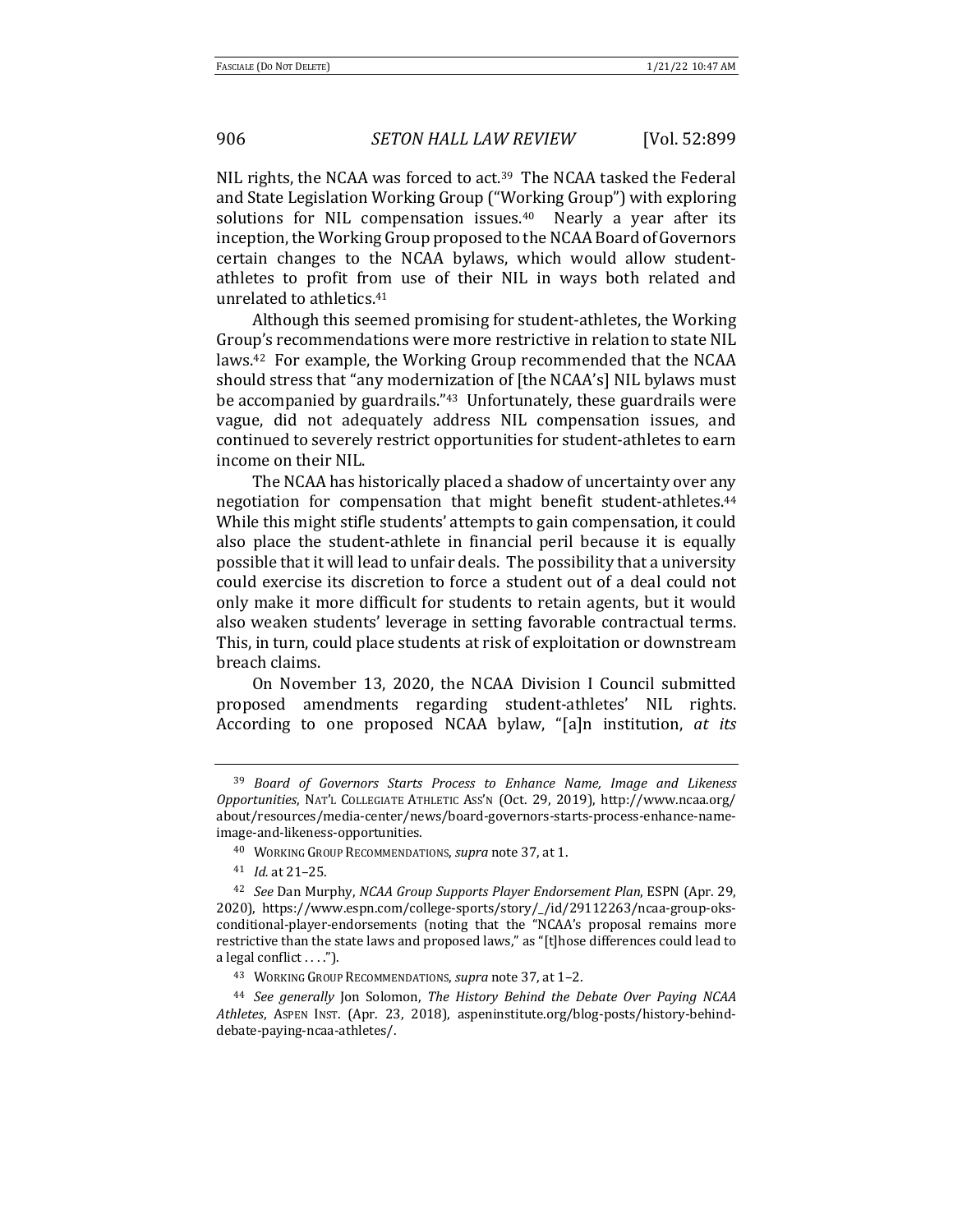discretion, [would be able to] prohibit a student-athlete's involvement in name, image, and likeness activities [while they are actively participating in collegiate sports] based on other considerations, such as conflict with institutional values, as defined by the institution."45 But "institutional values" is an inherently subjective concept defined by the particular school. Darren Heitner, a sports lawyer and NIL advocate, noted that if this were to occur, the NCAA would effectively be creating the opposite of a free market.<sup>46</sup> "[W]ithout a uniform set of objective values," Heitner argued, "there should be fear of the values changing whenever it suits the university."47

The NCAA acknowledges this unfortunate reality. Mark Emmert, President of the NCAA, stressed the need for federal legislation to achieve uniformity in athletic compensation.<sup>48</sup> To achieve consistency, the NCAA presented Congress with a summary of proposed NIL legislation. The bill—The Intercollegiate Amateur Sports Act of 2020 has not, and should not, become law for three reasons: (1) it is utterly brazen, overly restrictive, and one-sided; (2) it imposes a blanket antitrust exemption from lawsuits; and  $(3)$  it provides the NCAA with full control to craft all rules on student-athlete compensation and NIL legislation.<sup>49</sup> To be sure, the NCAA's interests are important; but federal lawmakers should nevertheless enact legislation that also protects NCAA student-athletes—political accountability and unbiased treatment of all interests is required.

<sup>45</sup> *Amateurism—Use of Name, Image and Likeness—Student-Athletes*, NAT'L COLLEGIATE ATHLETIC ASS'N (2020), https://web3.ncaa.org/lsdbi/search/proposal View?id=105566 (emphasis added).

<sup>&</sup>lt;sup>46</sup> Darren Heitner, *The NCAA's Proposed Name, Image, And Likeness (NIL) Legislation Fails College Athletes*, ABOVE THE LAW (Nov. 16, 2020, 11:17 AM), https:// abovethelaw.com/2020/11/the-ncaas-proposed-name-image-and-likeness-nillegislation-fails-college-athletes.

<sup>47</sup> *Id*. 

<sup>&</sup>lt;sup>48</sup> Name, Image, and Likeness: The State of Intercollegiate Athletic Compensation: Hearing Before the S. Subcomm. on Mfg., Trade, and Consumer Prot., 116th Cong. 6 (2020) (statement of Dr. Mark Emmert, President, National Collegiate Athletic Association), https://www.commerce.senate.gov/services/files/A3E515B6-A2A3-4453-BB32- DE37F4D72FB5; see also Questions and Answers on Name, Image, and Likeness, NAT'L COLLEGIATE ATHLETIC ASS'N (Apr. 28, 2020), http://www.ncaa.org/questions-andanswers-name-image-and-likeness (The NCAA considers it "critical that college sports are regulated at a national level" in order to ensure "the uniformity of rules and a level playing field for student-athletes.").

<sup>49</sup> *See* Ross Dellenger, *NCAA Presents Congress with Bold Proposal for NIL Legislation*, SPORTS ILLUSTRATED (July 31, 2020), https://www.si.com/college/2020/07/31/ncaasends-congress-nil-legislation-proposal#&gid=ci026b661b40002686&pid=ncaa-nildraft-language.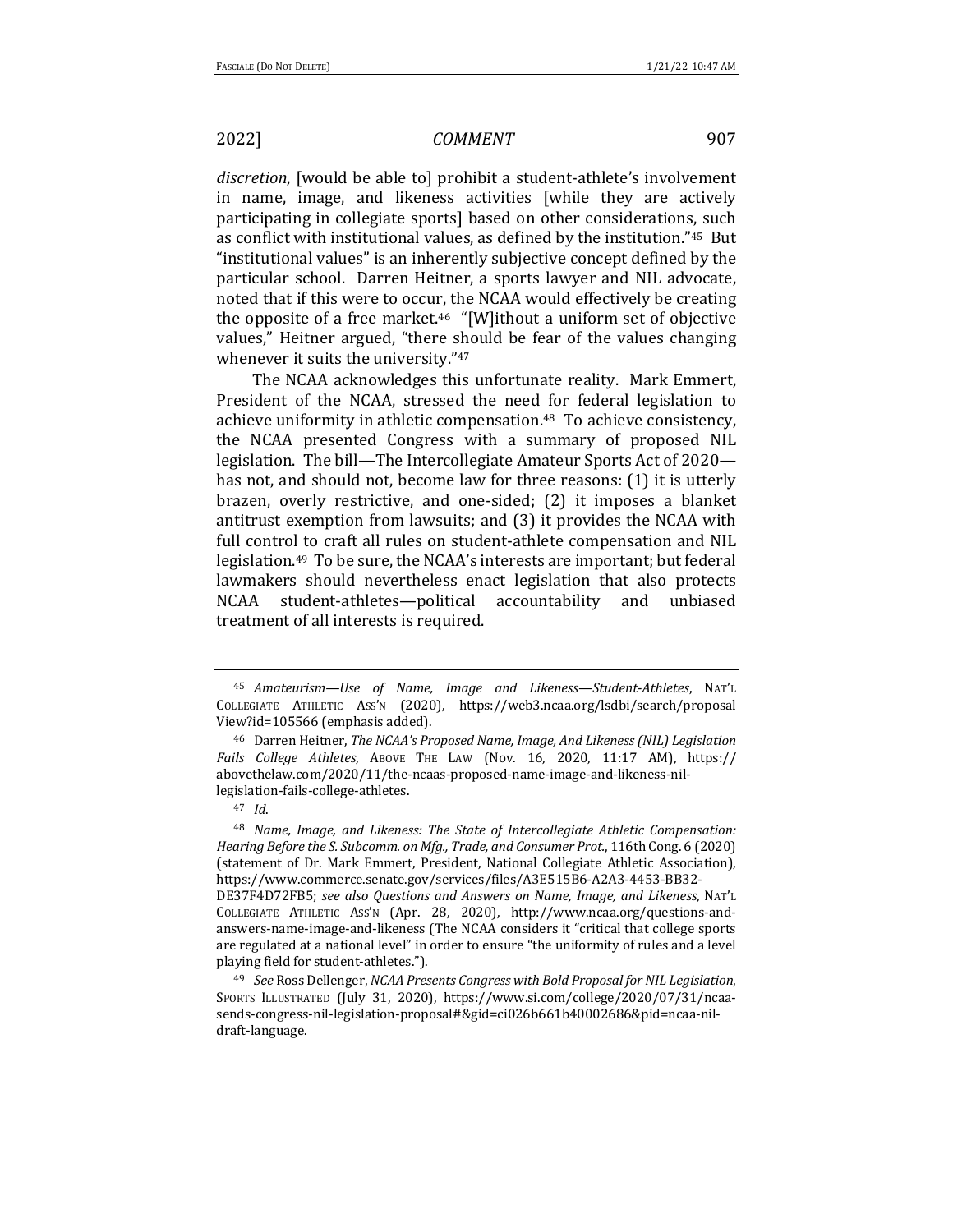On June 30, 2021, all three NCAA divisions adopted a uniform, interim policy that suspended the NCAA's NIL rules prohibiting athletes from monetizing their NIL.<sup>50</sup> Although facially promising, this interim policy is yet another example of why uniform federal legislation is needed. Under the interim policy, some opportunities will be restricted, but the types of restrictions will vary based on state laws and policies created by individual schools. Schools in states that have NIL laws, for example, are instructed to follow that state's NIL law when determining what their student-athletes can do. But the NCAA instructed schools in states without NIL laws to "create and publish their own policies to provide clarity to the gray area and come up with a plan to resolve any disputes that arise."<sup>51</sup>

The interim policy, therefore, is simply a stopgap measure which will remain in effect until federal legislation is passed or new NCAA rules are adopted.<sup>52</sup> The ramifications stemming from this policy will likely increase the patchwork of state NIL laws by forcing states without NIL laws to catch up so as to not be left behind. This exerts an additional burden on athletic departments within each state to ensure that student-athletes are fully informed about the complex and different policies that must be complied with in terms of exploiting their NIL.

# III. THE PASSAGE OF STATE LAWS, THEIR INCOMPATIBILITY, AND POTENTIAL INVALIDATION

This Part will (1) introduce why a patchwork of state laws governing NIL compensation is problematic;  $(2)$  examine the current balkanization of NIL state laws; and (3) analyze whether these varying NIL state laws pass muster under the DCC. As of September 20, 2021, twenty-two states passed NIL laws, while seven other states enacted NIL laws that go into effect between 2022 and  $2025.53$  It is possible, if not probable, that many more states will continue to draft and propose NIL

<sup>&</sup>lt;sup>50</sup> *Taking Action: Name, Image and Likeness, NAT'L COLLEGIATE ATHLETIC ASS'N* (June 30, 2021), https://www.ncaa.org/about/taking-action; see also Dan Murphy, NCAA Clears *Student-Athletes to Pursue Name, Image and Likeness Deals*, ESPN (June 30, 2021), https://www.espn.com/college-sports/story/\_/id/31737039/ncaa-clears-studentathletes-pursue-name-image-likeness-deals ("The NCAA's board of directors decided ... to officially suspend the organization's rules prohibiting athletes from selling the rights to their names, images and likenesses.").

<sup>51</sup> Murphy, *supra* note 50.

<sup>52</sup> *See id*. 

<sup>53</sup> *See* Thomas Di Biasio, Most States Pass "Name, Image, and Likeness" Laws for *Student Athletes*, MULTISTATE (Sept. 21, 2021), https://www.multistate.us/insider/ 2021/9/21/most-states-pass-name-image-and-likeness-laws-for-student-athletes.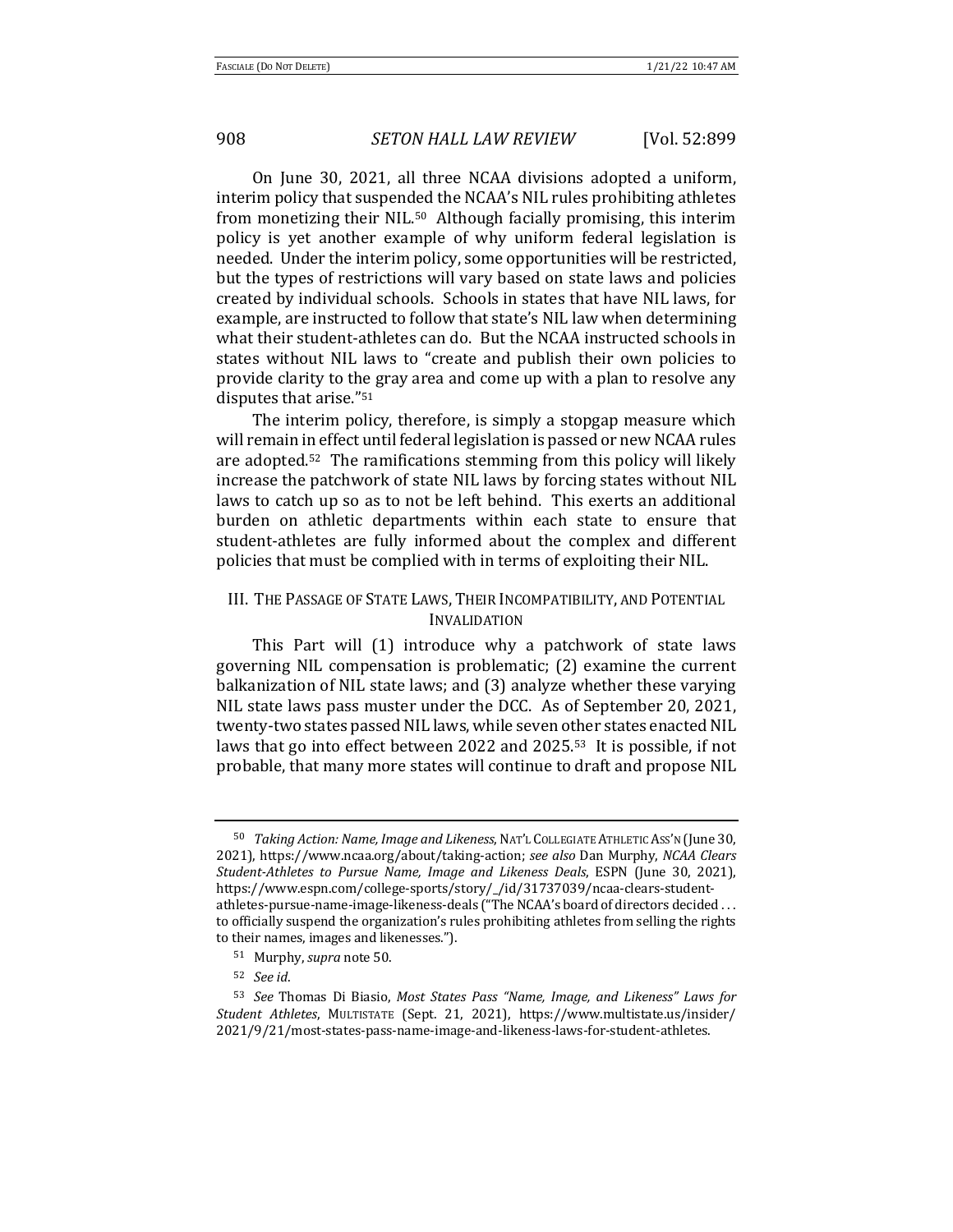bills unless Congress solidifies a uniform plan.<sup>54</sup> While the general structure of the passed and proposed bills are similar, some of the provisions are ill-defined and could confuse athletic departments.

# A. *Passage of State Laws: The Patchwork Problem*

Advocating for evenness nationally, the NCAA contends that if schools are governed by different NIL laws, this would "gravely undermine the ability of the NCAA's members to achieve their shared goal of fair competition within their divisions."<sup>55</sup> But this NIL conundrum is not solely about economic competitiveness within a capitalistic society. If this were only about money—and particularly if it were only about providing student-athletes with the ability to profit financially—the NCAA would not support it as strongly as it has been. Without some form of national uniform NIL rights, student-athletes will likely only apply for admission in schools where NIL rights are afforded. This consequence discourages athletes from making a meaningful choice when selecting their school.

But if student-athletes are given the ability to apply to schools in *any* state (because federal NIL rights would exist), then such uniformity promotes educational opportunities. Thus, the NCAA—and this Comment—supports national uniformity to ensure that students can not only enjoy more than simply the right to compete economically but also to receive an education at the institution of their choice. In allowing them to monetize their NIL through federal legislation, student-athletes will enjoy better opportunities within the athletic industry as a whole, compete on an equal playing field, and grow educationally, socially, and financially. 

States are passing NIL laws for three primary reasons: (1) studentathletes in non-NIL states (or states with less desirable NIL rules) are deprived of money, opportunities, and advantage; (2) there is bipartisan support for the idea that student-athletes are being commercially exploited through their inability to capitalize on their  $NIL;^{56}$  and  $(3)$ lawmakers do not want other states to enjoy recruiting advantages,

<sup>54</sup> *See, e.g.*, Ross Dellenger, *Iowa Becomes Latest State to Introduce Athlete NIL Bill; Targeting July 1 Effective Date*, SPORTS ILLUSTRATED (Feb. 3, 2021), https://www.si.com/ college/2021/02/03/iowa-name-image-likeness-bill-ncaa (noting how Senator Nate Boulton introduced the Iowa NIL bill because he "want[ed] to make sure [that] no Iowa athlete [was] left behind").

<sup>55</sup> WORKING GROUP RECOMMENDATIONS, *supra* note 37, at 28.

<sup>56</sup> *See, e.g.*, Patrick Hruby, *How Fighting the NCAA Became a Bipartisan Sport*, WASH. Post MAG. (Mar. 17, 2020), https://www.washingtonpost.com/magazine/2020/03/ 17/how-fighting-ncaa-became-bipartisan-sport/?arc404=true.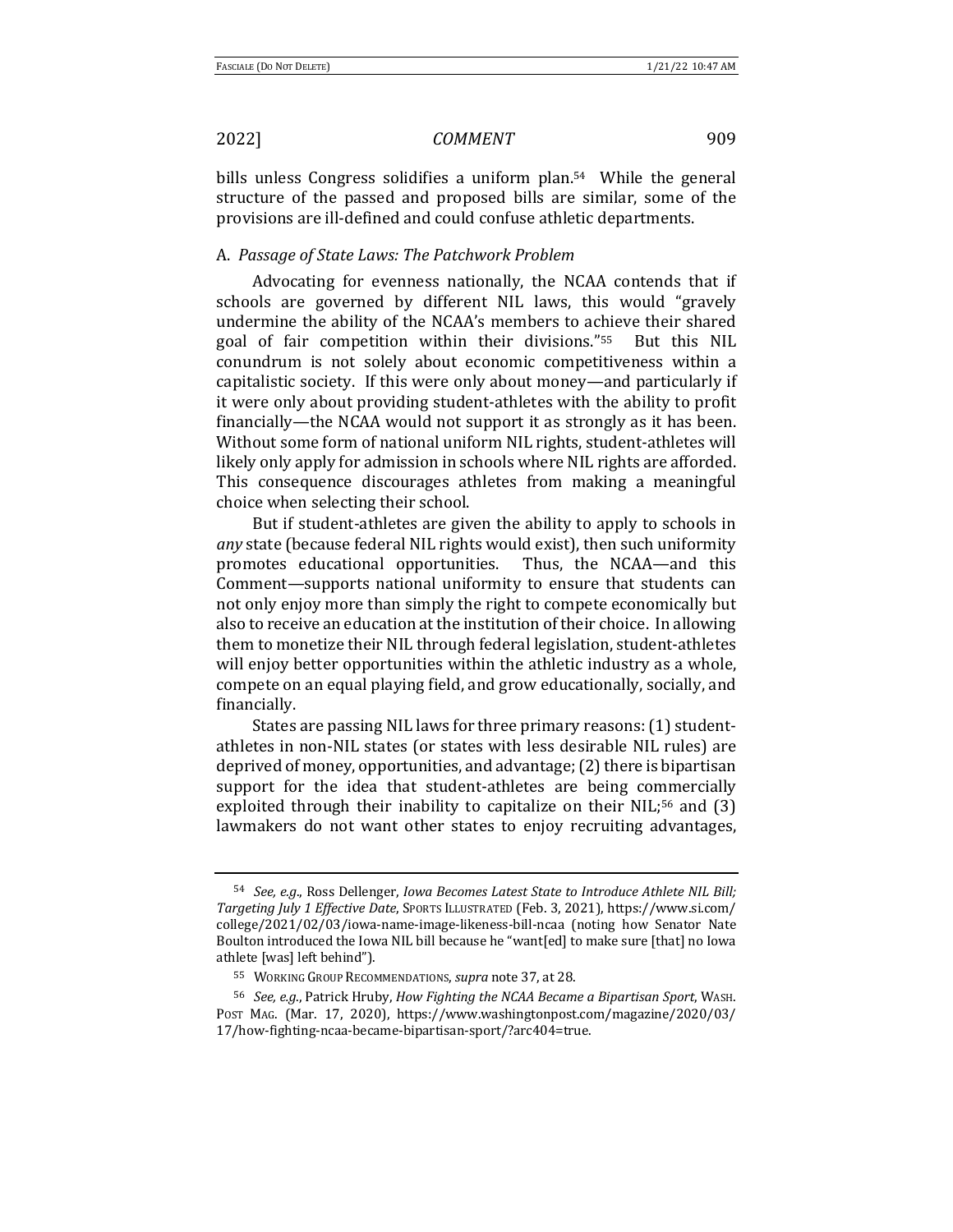thereby losing potential recruits to states where student-athletes have the right to profit on their NIL.

Because student-athletes will be incentivized to attend schools in states with the best regulatory environment for the player, power schools<sup>57</sup> in states with NIL laws could enjoy massive and unfair recruiting advantages.<sup>58</sup> Not only would this increase the imbalances between the larger and smaller markets, but it may inevitably create confusion amongst athletes and agents navigating the competing and inconsistent state regulations. Therefore, already successful athletic programs could gain even more advantages, as non-NIL states, or states with less desirable NIL rules, may suffer due to less working capital to finance educational opportunities and advantages for their students. Until federal legislation is enacted, this state-by-state approach will—at a minimum—severely impact the competitive balance within college sports.

# B. Unfair Competition: The Current Balkanization of NIL State *Laws*

This Section will not dissect each NIL state law that has been enacted (or is in the process of being passed); rather, it will analyze the representative components of certain NIL state laws to demonstrate the inconsistencies which require federal legislation to alleviate. Based on the differences in payment structures, effective dates, legal rights, and requirements of financial literacy,<sup>59</sup> the welfare of student-athletes will not be uniformly protected without federal intervention. Navigating illdefined and inconsistent state regulations will create confusion among athletes, agents, and athletic departments nationwide.

<sup>57</sup> See American Football: Sarah Fuller Makes History as First Woman in a Power 5 Game, BBC News (Nov. 28, 2020), https://www.bbc.com/news/world-us-canada-55115661 (noting that the Power Five refers to five athletic conferences which are considered to be the elite in collegiate football. The Power Five conferences are the Atlantic Coast Conference, Big Ten Conference, Big 12 Conference, Pac-12 Conference, and Southeastern Conference.).

<sup>&</sup>lt;sup>58</sup> See Andrew Weiss, The California Fair Pay to Play Act: A Survey of the Regulatory and Business Impacts of a State-Based Approach to Compensating College Athletes and the *Challenges Ahead*, 16 RUTGERS BUS. L.J. 259, 289 (2020) (addressing the potential recruiting problems associated with schools in states with NIL laws, as compared to states without NIL laws).

<sup>59</sup> *See* Zachary Zagger, 4 Key Issues as States Tackle College Athlete Pay, LAW360 (Oct. 9, 2020, 4:47 PM), https://www.law360.com/california/articles/1318247?copied=1 (describing four key issues that states must confront in tackling student-athlete NIL compensation issues).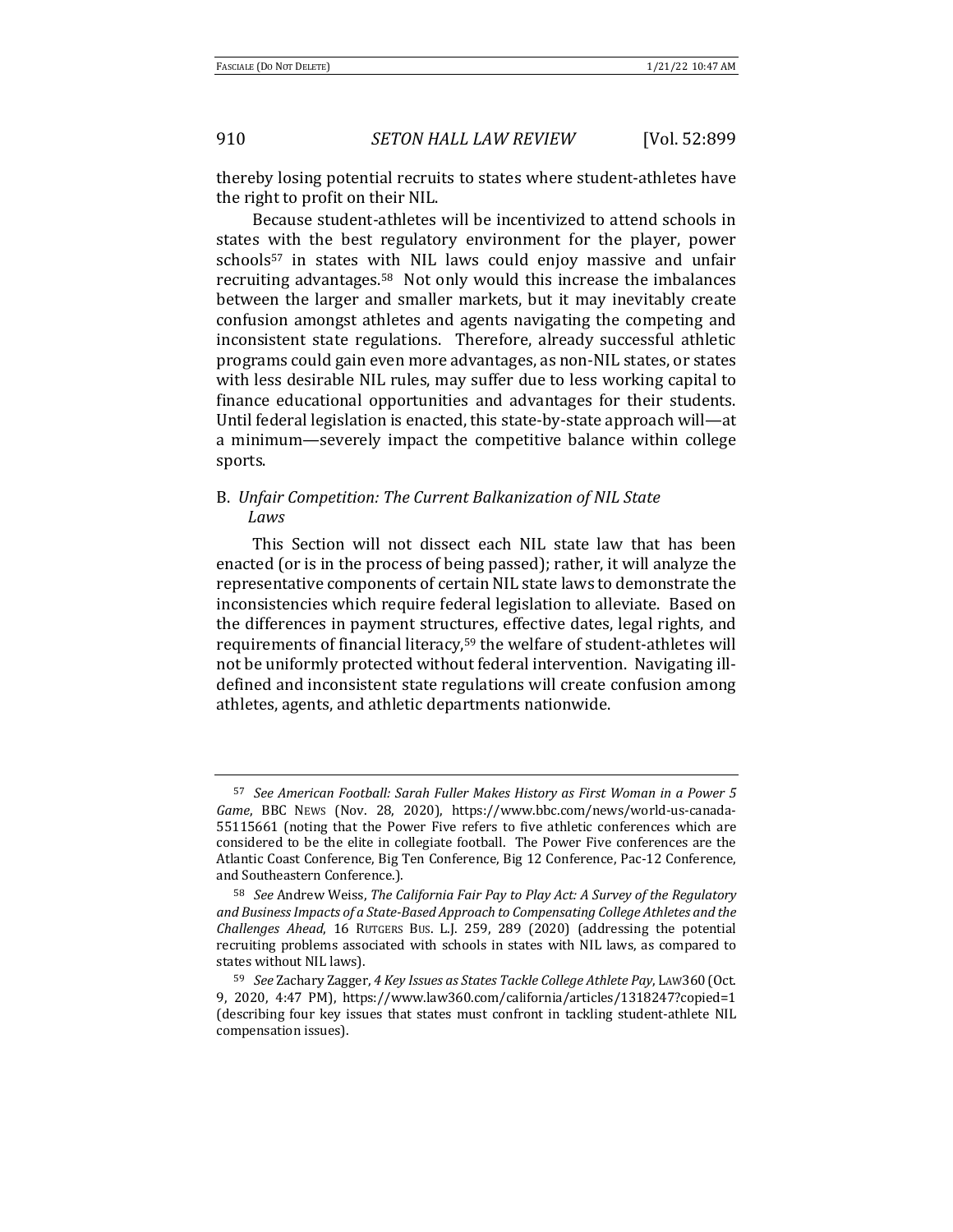California Senate Bill 206, commonly referred to as the Fair Pay to Play Act<sup>60</sup> ("California Bill"), prohibits any postsecondary educational institution from hindering student-athletes from capitalizing on their  $NIL.61$  Although the California Bill is advancing NIL rights, it is not perfect. The California Bill, which took effect on September 1, 2021, prevents the NCAA from precluding universities, or any organization with authority over intercollegiate athletics, from participating in intercollegiate athletics as a result of a student-athlete's use of their NIL.<sup>62</sup> The California Bill allows a student-athlete to earn compensation from their NIL, but it does not define compensation or provide further context for the term.<sup>63</sup>

In addition, the California Bill allows student-athletes to hire agents to represent them in negotiation matters and business opportunities, so long as those endorsement deals are not in conflict with the athlete's team contract. $64$  This is a seismic change from the current landscape. Because competing for high-profile players is a difficult task—especially in California's competitive sports market—it is plausible that agents will begin recruiting elite players during the early stages of their career, such as high school. Agents in California, therefore, will likely feel pressure to intervene early in a studentathlete's career, because if they fail to do so, they might miss the opportunity of representing the same player at the professional level. And athletes under eighteen are continuously and increasingly the targets of solicitation; subjecting fifteen-year-old student-athletes to agents might do more harm than good.<sup>65</sup>

<sup>64</sup> *See* S.B. 206, § 2(c)(1), (e)(1) (describing the terms of the California Bill).

<sup>65</sup> See generally Lee Green, Impact of California's 'Fair Pay to Play Act' On High School Athletes, NAT'L FED'N OF STATE HIGH SCHOOL Ass'N (Nov. 13, 2019), https://www.nfhs.org/articles/impact-of-california-s-fair-pay-to-play-act-on-highschool-athletes/ (discussing the ramifications of the California Bill on high school athletes).

 $60$  S.B. 206, Collegiate Athletics: Student Athlete Compensation and Representation, 383 Reg. Sess. (Cal. 2019).

<sup>61</sup> S.B. 206 § 2(a)(2).

 $62$  S.B. 206 § 2(a)(3).

<sup>&</sup>lt;sup>63</sup> *Compare* S.B. 206 (not defining compensation), with S.B. 20-123, 72nd Gen. Assemb., Reg. Sess.  $\S$  2 (Colo. 2020) (defining compensation as "money or other remuneration or thing of value given to a student athlete in exchange for the use of the student athlete's name, image, or likeness" and "[d]oes not include a scholarship from the institution at which a student athlete is enrolled that provides the student athlete all or a portion of the cost of attendance at that institution"), and L.B. 962, 106th Leg., 2d Sess. § 1 (Neb. 2020) (defining compensation as "consideration received pursuant to an endorsement contract").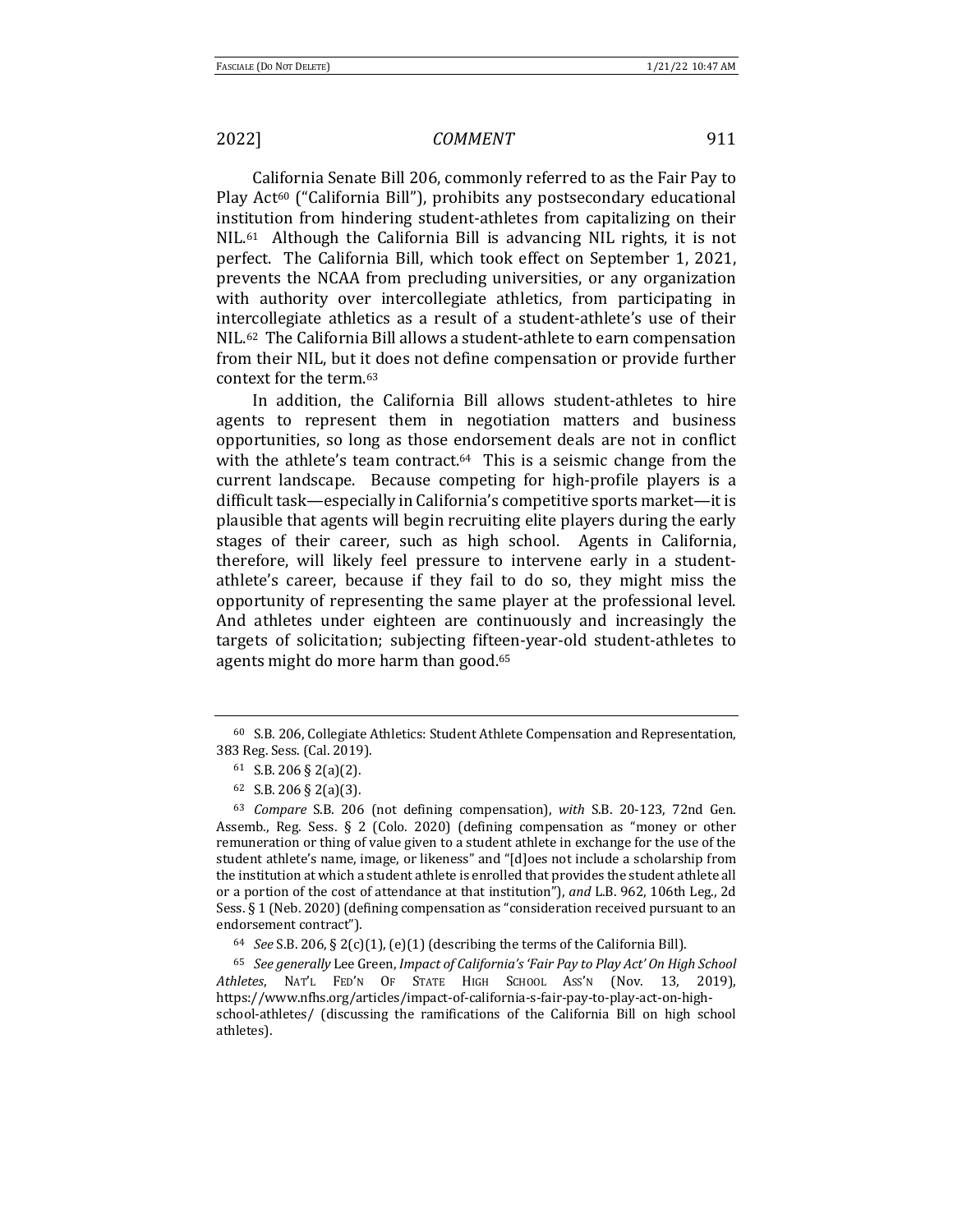Florida Senate Bill 646, known as the Intercollegiate Athlete Compensation and Rights Bill<sup>66</sup> ("Florida Bill"), took effect on July 1, 2021. The Florida Bill currently allows student-athletes to enter into contracts to license their NIL while participating in intercollegiate athletics.<sup>67</sup> The Florida Bill permits sixty-four postsecondary educational institutions<sup>68</sup> in Florida to be subjected to different rules than states throughout the entire country, further dividing the gap among rights afforded to amateur athletes nationwide. It is also the only state bill thus far that includes an educational component, requiring schools to "conduct a financial literacy and life skills workshop for a minimum of [five] hours at the beginning of the intercollegiate athlete's first and third academic years."<sup>69</sup> The Florida Bill, unlike the California Bill, applies to community colleges.<sup>70</sup>

The Florida Bill also provides that an intercollegiate athlete may not enter into a contract for compensation for the use of the studentathlete's NIL if a term of the contract conflicts with a term of the intercollegiate athlete's "team contract." But the term "team contract" is not defined in the bill.<sup>71</sup> It also states that compensation "may only be provided by a third-party unaffiliated with" the athlete's school and that the compensation be "commensurate with the market value of the authorized use of the athlete's name, image, or likeness." $72$  Again, the terms "unaffiliated" or "commensurate with the market value" are not defined in the Florida Bill. Therefore, although compensation usually means monetary compensation, it is plausible to interpret the term compensation in this context to "allow non-monetary compensation to be deemed compensation so long as it is commensurate with market value."73

New Jersey Senate Bill 971, known as the New Jersey Fair Play Act ("New Jersey Bill"), will not take effect until  $2025$ .<sup>74</sup> Notably, the New

<sup>66</sup> S.B. 646, 2020 Leg., Reg. Sess. (Fla. 2020).

 $67 \S 1006.74(2)(a)$ .

 $68$  *See* § 1006.74(1)(c). Florida defines a postsecondary educational institution as "a state university, a Florida College System institution, or a private college or university receiving aid under chapter 1009."

 $69 \text{ } \text{ } \text{ } \text{ } 91006.74(2)$ (k).

 $70\quad$ § 1006.74(1)(c).

<sup>71</sup> § 1006.74(1).

<sup>72</sup> § 1006.74(2)(a).

<sup>73</sup> Bob Wallace, Ir. & Matthew Misichko, *A Look at Recent Student Athlete Name*, *Image and Likeness Legislation*, Thompson Coburn LLP (July 7, 2020), https:// www.thompsoncoburn.com/insights/publications/item/2020-07-07/a-look-atrecent-student-athlete-name-image-and-likeness-legislation.

<sup>74</sup> N.J. STAT. ANN. § 18A:3B-86–89 (West 2020).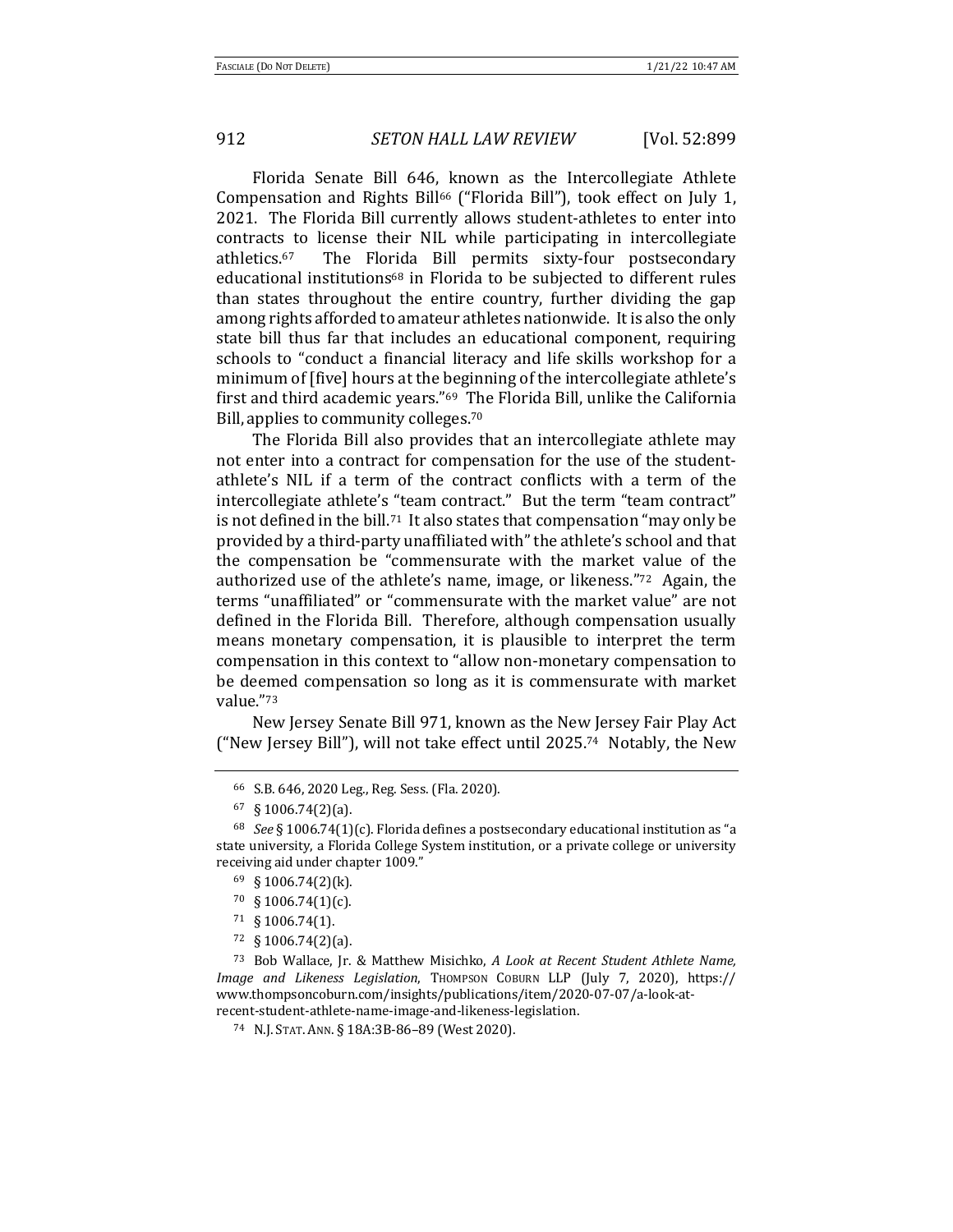Jersey Bill prohibits student-athletes from earning NIL compensation in connection with "adult entertainment products and services; alcohol products; casinos and gambling, including sports betting, the lottery, and betting in connection with video games, on-line games, and mobile devices; tobacco and electronic smoking products and devices; pharmaceuticals; a controlled dangerous substance; and weapons, including firearms and ammunition." $75$  The New Jersey Bill prohibits postsecondary institutions from "upholding any rule, requirement, standard, or other limitation that prevents college athletes from monetizing their [NIL]."76

Nebraska Legislative Bill 962, known as the Nebraska Fair Pay to Play Act ("Nebraska Bill"), does not take effect until July 1, 2023, but it states that "each postsecondary institution shall determine a date on or before" that date to start implementing the new law.<sup>77</sup> Although it has yet to happen, schools in Nebraska<sup>78</sup> could allow student-athletes to receive NIL compensation as of the date this Comment was written. The Nebraska Bill is silent as to whether schools can pay student-athletes (unlike the other state laws that explicitly state that schools cannot do so), leaving open the possibility that Nebraska schools themselves could potentially pay the student-athletes through endorsement deals.

Colorado Senate Bill 20-12379 ("Colorado Bill") takes effect January 1,  $2023.80$  Both the Colorado Bill and the Nebraska Bill—unlike the California Bill, the New Jersey Bill, and the Florida Bill—allow "athletes to sue schools, conferences, or the NCAA if their new rights under the law are violated."<sup>81</sup> The Colorado Bill allows a student-athlete "aggrieved by an action taken by an institution or an athletic association in violation of this part  $[t_0]$  bring an action for injunctive relief."<sup>82</sup> In contrast, Nebraska's bill allows student-athletes "aggrieved by a violation" to "bring a civil action against the postsecondary institution

 $75 \& 18A:3B-87(2)(b)$ .

<sup>&</sup>lt;sup>76</sup> Gregg E. Clifton & Nicholas A. Plinio, *New Jersey Grants Name, Image, Likeness Rights to Collegiate Student-Athletes*, NAT'L L. REV. (Sept. 15, 2020), https:// www.natlawreview.com/article/new-jersey-grants-name-image-likeness-rights-tocollegiate-student-athletes.

<sup>77</sup> NEB. REV. STAT. § 48:3609 (2020).

 $78$  This includes the Big Ten Conference, which is the oldest Division I collegiate conference in the NCAA.

<sup>79</sup> COLO. REV. STAT. § 23-16-301 (2020). 

<sup>80</sup> S.B. 20-123, 72nd Gen. Assemb., Reg. Sess. § 2.

<sup>81</sup> Zagger, *supra* note 59.

 $82 \quad \frac{23-16-301}{6}$ (b).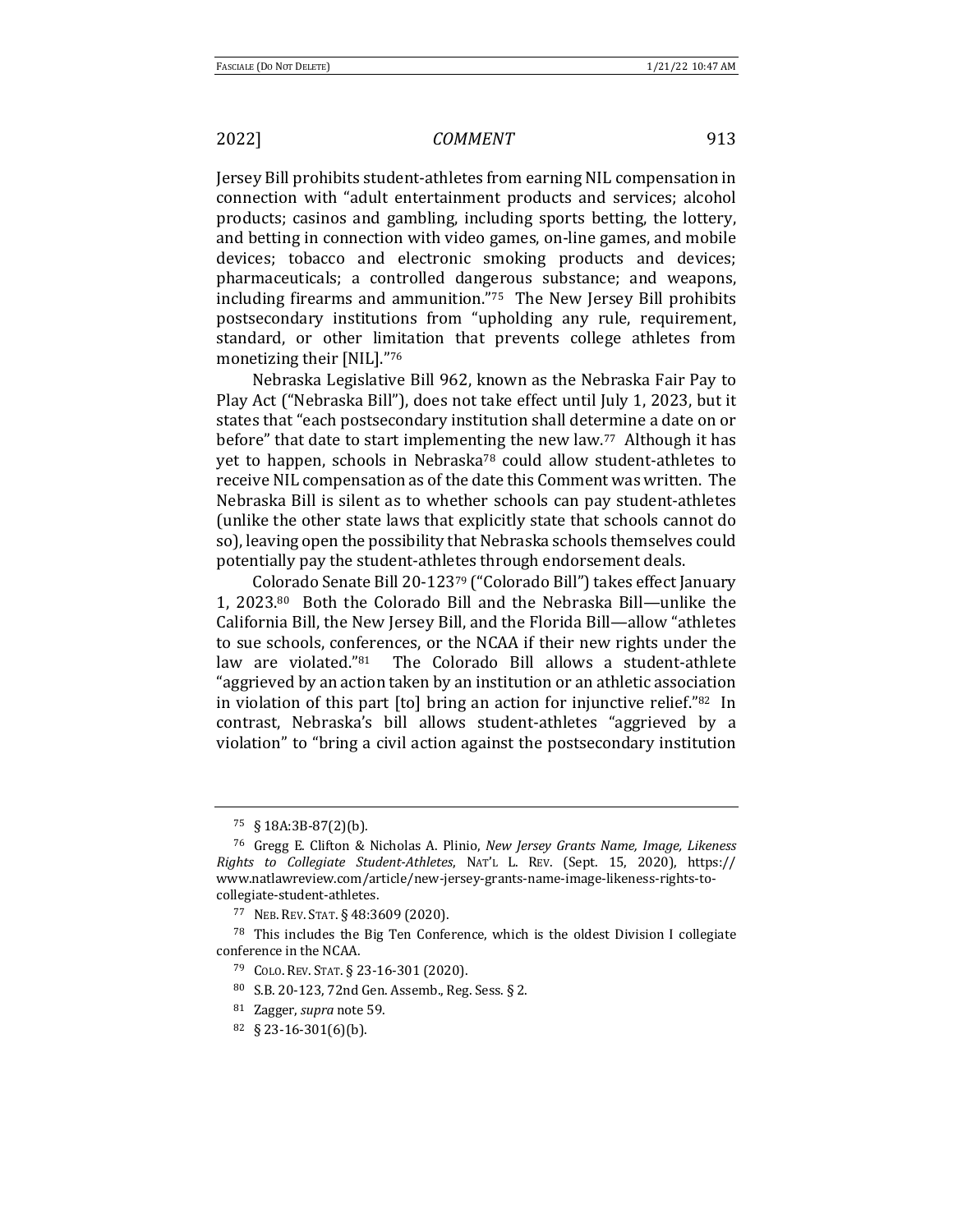or collegiate athletic association committing such violation."83 That is, Colorado's private right of action is reduced to seeking "injunctive relief,"<sup>84</sup> while Nebraska's bill allows student-athletes to seek "actual damages," "preliminary and other equitable or declaratory relief," and "[r]easonable attorney's fees and other litigation costs." $85$ 

Ultimately, the growing number of state laws governing NIL compensation, despite their asserted aims, is ambiguous and alarming. Based on the differences in payment structures, effective dates, legal rights, and requirements of financial literacy, the welfare of studentathletes will not be uniformly protected without congressional intervention. 

# C. *Worthy of Constitutional Protection? Potential Invalidation of*  **State Laws Under the DCC**

The U.S. Constitution expressly permits the federal government to regulate commerce among the states.<sup>86</sup> The DCC, by contrast, is an implied restriction in the U.S. Constitution that effectively prevents states from passing laws that burden or discriminate against interstate commerce.<sup>87</sup> Relying on favorable case precedent and the DCC, the NCAA could argue that the sheer number of intercollegiate schools subjected to inconsistent state laws interferes with a national uniform governance structure and thus unduly impacts or discriminates against interstate commerce (i.e., violates the DCC). $88$ 

The Supreme Court has adopted a two-tier approach in analyzing a DCC challenge.<sup>89</sup> First, if the statute "*directly* regulates or discriminates against interstate commerce, or when its *effect* is to favor in-state economic interests over out-of-state interests," federal courts will strike

88 *See also* Michael Fasciale, *Is a Patchwork of State NIL Laws Unconstitutional?*, CONDUCT DETRIMENTAL (Oct. 5, 2021), https://www.conductdetrimental.com/post/is-apatchwork-of-state-nil-laws-unconstitutional.

89 *See* Brown-Forman Distillers Corp. v. N.Y. State Liquor Auth., 476 U.S. 573, 579 (1986); *see also* Bowers v. Nat'l Collegiate Athletic Ass'n, 151 F. Supp. 2d 526, 537 (D.N.J.) 2001). 

<sup>83</sup> NEB. REV. STAT. § 48:3608(1) (2020).

 $84 \quad \frac{23-16-301}{6}$ (b).

 $85 \quad \text{\$} 48:3608(2)$ .

<sup>&</sup>lt;sup>86</sup> *See* U.S. CONST. art. I, § 8, cl. 3.

 $87$  *See* Dep't of Revenue v. Davis, 553 U.S. 328, 337–38 (2008) (stating that the "the [D]ormant Commerce Clause is driven by concern about 'economic protectionism—that is, regulatory measures designed to benefit in-state economic interests by burdening out-of-state competitors"').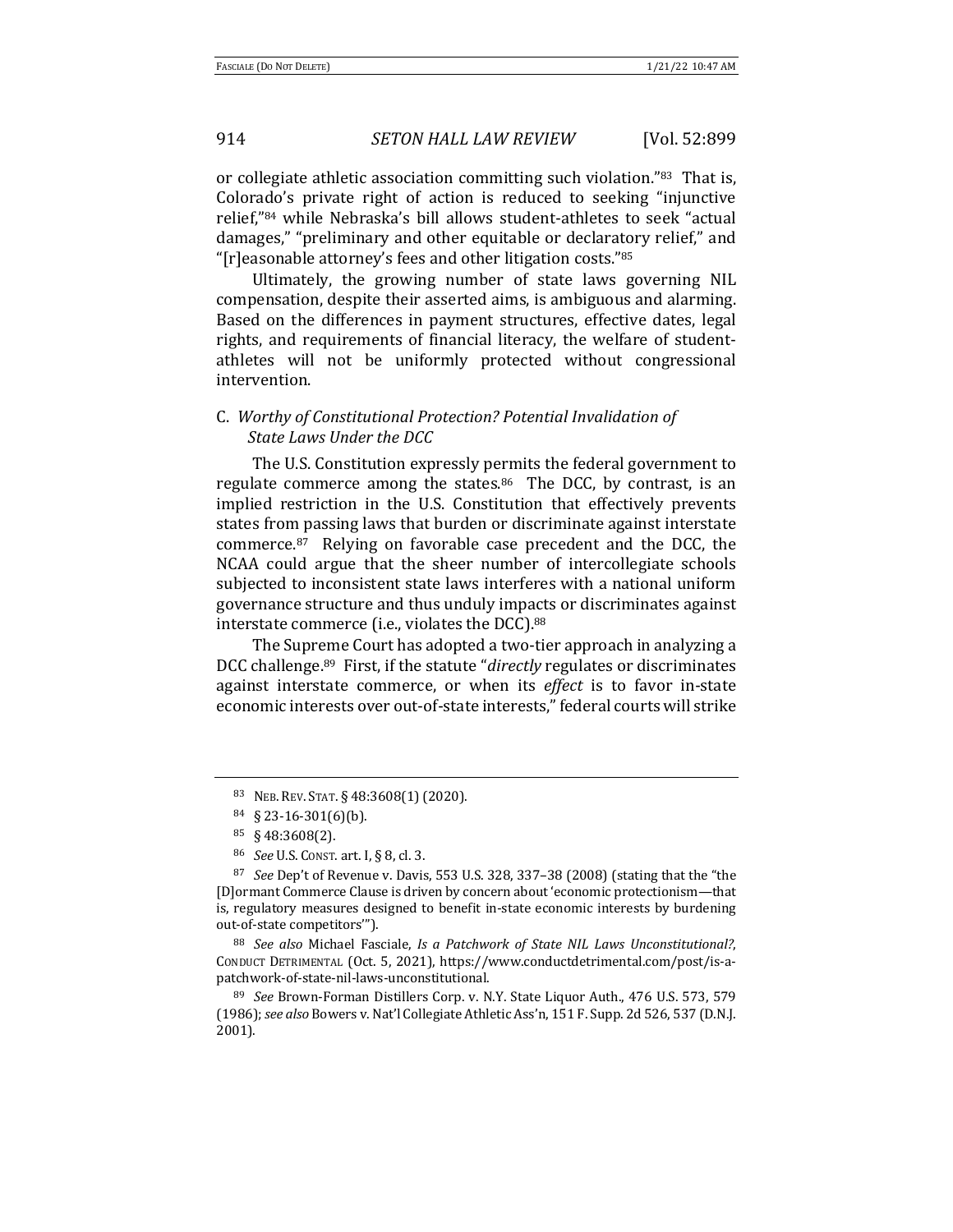down the law without further inquiry.<sup>90</sup> Second, where the statute "regulates even-handedly to effectuate a legitimate local public interest, and its effects on interstate commerce are only incidental, it will be upheld unless the burden imposed on such commerce is clearly excessive in relation to the putative local benefits."91

As to the first prong, the NCAA could argue that the state-by-state approach to NIL compensation puts certain states' economic interests (those which have NIL legislation) above out-of-states' economic interests (those which do not have NIL legislation), thus creating a competitive and commercial advantage for certain student-athletes (i.e., is discriminatory in purpose or effect). In response, one could argue that each state NIL law does not discriminate against interstate commerce because each state's NIL law does not inject its regulatory scheme into the jurisdiction of other states. For example, as written, California's NIL statute—like many other state NIL laws—is directed only towards conduct within California and applies to in-state and out-of-state entities alike.

In arguing that a patchwork of state NIL laws directly regulates or discriminates against interstate commerce, the NCAA could potentially rely on favorable case precedent like *NCAA v. Miller*. There, the Nevada state legislature enacted a statute that required the NCAA to provide student-athletes "accused of a rules infraction with certain procedural due process protections during an enforcement proceeding." $92$  The Ninth Circuit held that Nevada's statute violated the DCC because it impermissibly regulated interstate commerce.<sup>93</sup>

However, the NCAA might have difficulty relying on *Miller*. The "critical inquiry," the Ninth Circuit explained, is whether "the practical effect of the regulation is to control conduct beyond the boundaries of the State."<sup>94</sup> That is precisely what the Nevada law did in *Miller*— Nevada was telling the NCAA how to conduct a hearing and, in doing so,

<sup>&</sup>lt;sup>90</sup> Distillers Corp, 476 U.S. at 579 (emphasis added). This, of course, is subject to the Virtual Per Se Rule of Invalidity, which leaves open the possibility that some such laws might still pass constitutional muster. See, e.g., Maine v. Taylor, 477 U.S. 131, 148-52 (1986) (validating a law that banned the importation of out of state fish because the state had a legitimate purpose of protecting its waters from invasive/non-native species of fish and the court found no other non-discriminatory means for achieving that interest).

<sup>&</sup>lt;sup>91</sup> *See* Pike v. Bruce Church, Inc., 397 U.S. 137, 142 (1970).

 $92$  Nat'l Collegiate Athletic Ass'n v. Miller, 10 F.3d 633, 637 (9th. Cir. 1993).

<sup>93</sup> *Id.* at 640.

<sup>&</sup>lt;sup>94</sup> *Id.* at 639 (quoting Healy v. Beer Inst., 491 U.S. 324, 336 (1989)).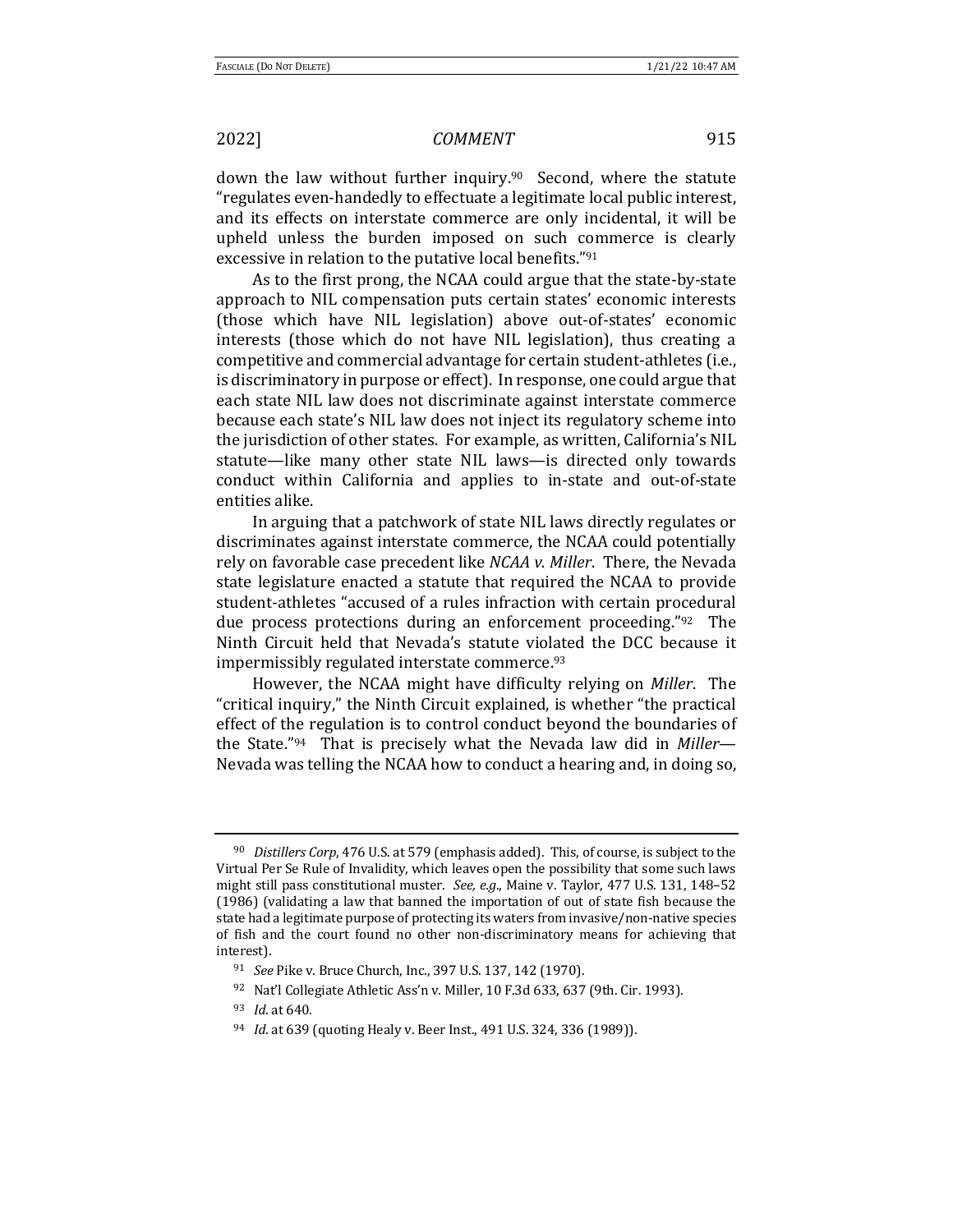intruded on an interstate organization. $95$  But here, the states with NIL laws are telling the universities *within their states* how to treat their student-athletes. Hence, they do not require the NCAA to do anything, and each state law is directed towards conduct within each individual state (and treats in-state and out-of-state entities alike).

As to the second prong, the NCAA could argue that student-athletes will be incentivized to attend schools in states with NIL laws, effectively steering the greatest future talent toward a handful of schools. This competitive advantage, the argument goes, harms the overall intercollegiate athletic landscape because the NCAA's NIL business model requires uniformity. In response, one could argue that the burdens associated with the patchwork of state NIL laws (i.e., potential recruiting advantages) are small in connection with the purported benefits (i.e., the protection of student-athletes). Importantly, the majority of student-athletes who attend schools in states with NIL statutes will not profit extensively by marketing their NIL; rather, the minority of student-athletes will negotiate meaningful and moneymaking endorsement deals. Thus, the burdens associated with the patchwork of state NIL laws would not be "clearly excessive" in relation to the state's legitimate interest in protecting student-athletes.

It also could be argued that NIL compensation effectively means extraterritorial regulation.<sup>96</sup> Under this theory, once one state allows NIL compensation, all other schools in other states would likely feel obligated to follow suit. In other words, if State A allows its studentathletes to be paid, then other schools in State B will likely have to start offering payments as well in order to compete with State A when it comes to recruiting. Nevertheless, the mounting uncertainty as to whether a hodgepodge of state laws is unconstitutional further demonstrates the need for federal intervention.

In sum, the NCAA will face an uphill battle in court if it pursues the "state NIL laws violate the DCC" argument. Note that the DCC only applies where Congress has not explicitly authorized the states to pass laws of this type—in other words, Congress can override the DCC's limits. Until Congress acts, however, it remains to be seen whether conflicting state laws violate the DCC.

<sup>&</sup>lt;sup>95</sup> *Id.* at 641 ("[w]e appreciate Nevada's interest in assuring that its citizens and institutions will be treated fairly. However, the authority it seeks here goes to the heart of the NCAA and threatens to tear that heart out."). 

<sup>&</sup>lt;sup>96</sup> See Susan Lorde Martin, *The Extraterritoriality Doctrine of the Dormant Commerce Clause is Not Dead*, 100 MARQ. L. REV. 497, 501 (2016) (noting that the extraterritorial doctrine "applies when a state regulates conduct that is wholly outside its own borders and ... unconstitutionality does not depend on the regulation's discriminating against out-of-staters"); *see also Healy*, 491 U.S. at 336 (defining extraterritoriality).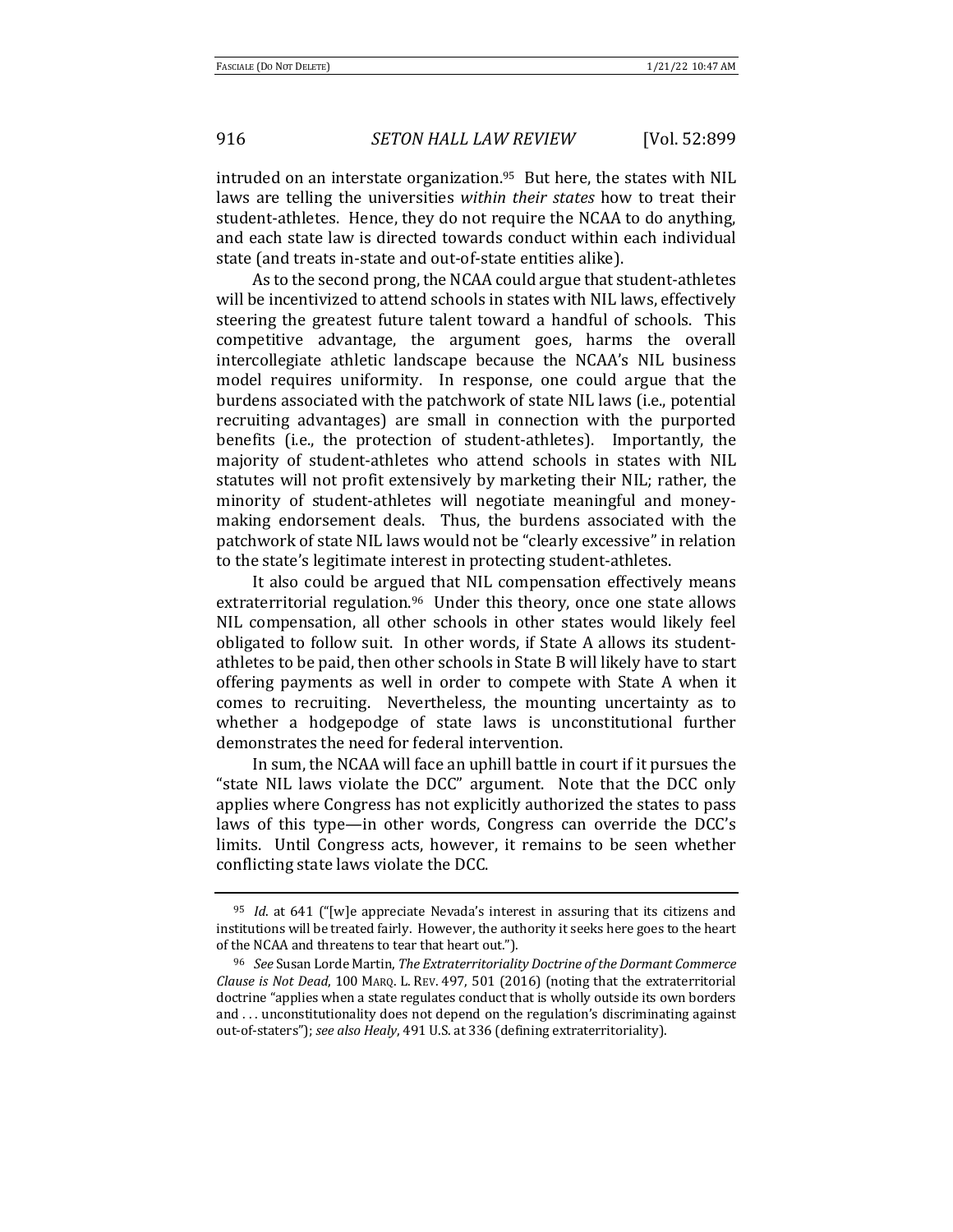IV. PENDING FEDERAL LEGISLATION REGARDING NIL COMPENSATION

In its plea to Congress to enact federal legislation, the NCAA contended that the patchwork of state laws "would adversely impact the competitive balance that currently exists in college sports." $97$  A federal law, however, would resolve this concern by eliminating any competitive and commercial advantages over schools in non-NIL states.<sup>98</sup> In addition to legislation proposed by the NCAA, which fails to account fairly for student-athlete's interests, there have been seven separate federal bill proposals (with additional ones expected in the foreseeable future). $99$  Like the preceding Section, this Part will only analyze the ramifications of the most recent NIL federal bills.<sup>100</sup>

#### A. *Positive Progress: Student-Athlete Equity Act*

Congressman Mark Walker's bill, known as the Student-Athlete Equity Act ("Equity Act"), was the first federal bill proposed.<sup>101</sup> The Equity Act primarily aims to "amend the Internal Revenue Code of 1986 to prohibit qualified amateur sports organizations from prohibiting or substantially restricting the use of an athlete's name, image, or likeness."<sup>102</sup> To date, § 501(j)(2) of the Internal Revenue Code exempts from federal taxation "any organization organized and operated exclusively to foster national or international amateur sports competition if such organization is also organized and operated primarily to conduct national or international competition in sports or

<sup>97</sup> *See* Dellenger, *supra* note 49.

<sup>98</sup> *See* Michael McCann, *California's New Law Worries the NCAA, But a Federal Law is What They Should Fear*, SPORTS ILLUSTRATED (Oct. 4, 2019), https://www.si.com/ college/2019/10/04/ncaa-fair-pay-to-play-act-name-likeness-image-laws (noting that, if a federal law is passed, the "NCAA could not credibly argue that multiple states are forcing it into a confused and conflicting set of rules," and no state "would ... gain[] a competitive advantage in recruiting").

<sup>99</sup> *NIL Legislation Tracker*, SAUL, EWING, ARNSTEIN, & LEHR, LLP, https:// www.saul.com/nil-legislation-tracker#3.

 $100$  This Part will not address Senator Roger Wicker's federal proposal (The College Athlete and Compensatory Rights Act); Senator Christopher Murphy's federal proposal (The College Athlete Economic Freedom Act); Senator Jerry Moran's federal proposal (The Amateur Athletes Protection and Compensation Act of 2021); Senators Christopher Murphy's and Bernie Sanders' federal proposal (The College Athlete Right to Organize Act); and any other bills that were proposed after September 22, 2021.

<sup>101</sup> Student-Athlete Equity Act, H.R. 1804, 116th Cong. (2019).

<sup>102</sup> *Id*.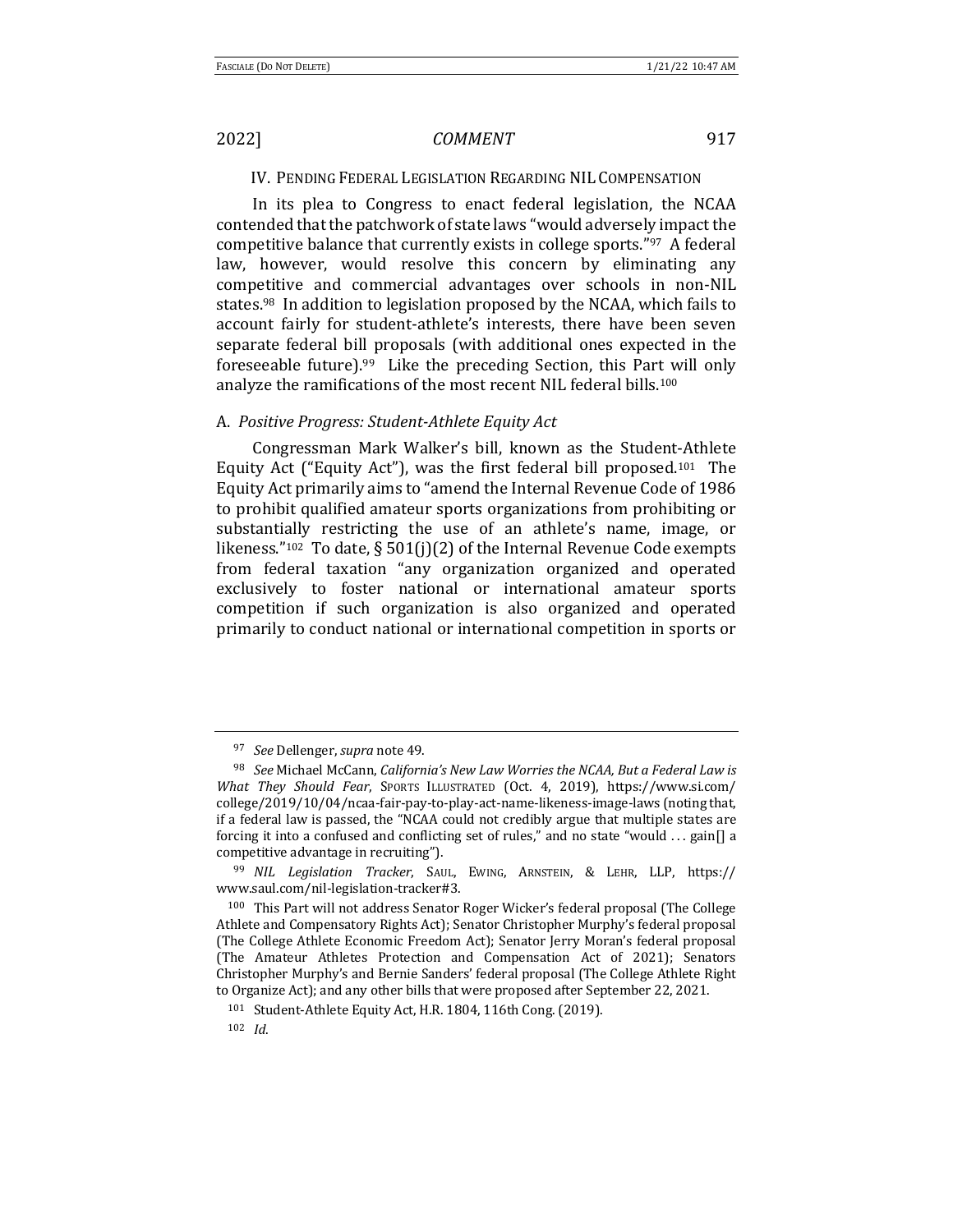to support and develop amateur athletes for national or international competition in sports."103

The Equity Act, therefore, would make  $\S 501(i)(2)'$  tax exemption unavailable to "[any] organization that substantially restricts a [student-athlete] from using, or being reasonably compensated for the third-party use of, [their] name, image, or likeness."<sup>104</sup> In effect, it would "strip the NCAA of its nonprofit tax status if the association  $\lceil$  did not $\rceil$ allow its athletes to have the full use of their NIL rights."<sup>105</sup> In other words, it forces the NCAA to choose between "pay[ing] significantly more in taxes or allow[ing] student-athletes to earn NIL compensation."106 

#### B. (No) Power to the Players: Fairness in Collegiate Athletics Act

A second federal proposal, U.S. Senator Marco Rubio's Fairness in Collegiate Athletics Act (the "Rubio Bill"), aims to "ensure that college athletes, and not institutions of higher education, are able to profit on their name, image, and likeness."<sup>107</sup> Senator Rubio believes the NCAA must write national standards—not Congress.<sup>108</sup> Accordingly, under the Rubio Bill, if the NCAA failed to develop a design by June 30, 2021,<sup>109</sup> the Federal Trade Commission would have enforcement powers.<sup>110</sup> Because all three NCAA divisions adopted an interim policy on June 30, 2021 that suspended the NCAA's NIL rules prohibiting athletes from

<sup>103</sup> I.R.C. § 501(j)(2); *see also* NATIONAL COLLEGIATE ATHLETIC ASSOCIATION AND SUBSIDIARIES: CONSOLIDATED FINANCIAL STATEMENTS AS OF AND FOR THE YEARS ENDED AUGUST 31, 2018 AND 2017, SUPPLEMENTARY INFORMATION FOR THE YEAR ENDED AUGUST 31, 2018, AND INDEPENDENT AUDITORS' REPORT 4 (2018), https://ncaaorg.s3.amazonaws.com/ncaa/ finance/2017-18NCAAFin\_NCAAFinancialStatement.pdf (stating that the NCAA's annual revenue from 2017-2018 topped one billion dollars in revenue, most of which came from television and marketing rights fees, and championships and NIT tournaments). Per § 501(j)(2), however, the NCAA was not obligated to pay federal taxes in any amount.

<sup>104</sup> Student-Athlete Equity Act, H.R. 1804, 116th Cong. § 2(a) (2019).

<sup>&</sup>lt;sup>105</sup> Dan Murphy, *Can Congress Help the NCAA Find NIL Consistency?*, ESPN (July 1, 2020), https://www.espn.com/college-sports/story/\_/id/29392144/congressworking-multiple-legislative-options-solve-ncaa-nil-issue. 

<sup>&</sup>lt;sup>106</sup> Brandon Beyer, *Federal Legislation Still Has a Role to Play in the Fight for Student-Athlete Compensation*, 46 J. LEGIS. 303, 312 (2019). 

<sup>&</sup>lt;sup>107</sup> Fairness in Collegiate Athletics Act of 2020, S. 4004, 116th Cong. (2020) (flush language).

<sup>&</sup>lt;sup>108</sup> OutKick, Marco Rubio Joined Clay to Discuss Sport and His Name, Image, and Likeness Bill, YouTube (June 18, 2020), https://www.youtube.com/watch?v= hH1eXhcA9Rc.

 $109$  S. 4004, § 3.

 $110$  *Id.* § 4(a)(2).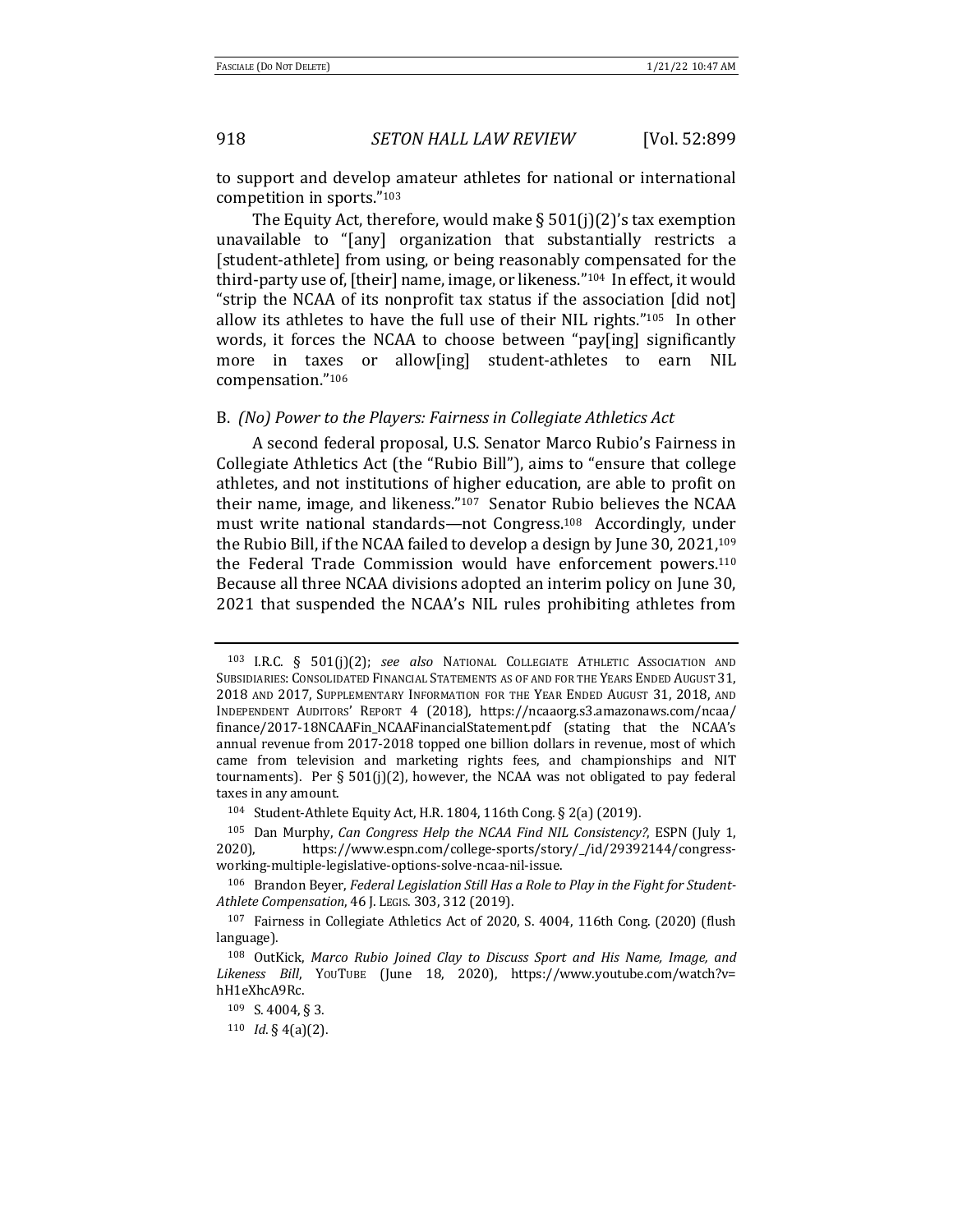monetizing their NIL, this provision is likely moot.<sup>111</sup> The Rubio Bill also contains an express preemption provision that is critical to achieve economic equity and uniformity for student-athletes nationwide.<sup>112</sup>

But the Rubio Bill is problematic. First, it is extremely NCAAfriendly and fails to put the student-athlete first. It reads as if it was created to solve the problem for the NCAA—not for studentathletes<sup>113</sup>—thus allowing the NCAA to further "enshrine its own definition of amateurism" $114$  while providing "considerable leeway to determine what types of opportunities would be available to its athletes."<sup>115</sup> Second, it does not protect all student-athletes' employment rights—only those that participate in NCAA programs. $116$ Commenters argue that the bill "undermines economic freedom, states' rights, and gives the NCAA immunity for illegal activities."<sup>117</sup> Third, the bill (rather paradoxically) would "open the door for NIL pay, but it would also give the NCAA, conferences and schools protection from all causes of action 'in any court' regarding the adoption of rules around such a system." $118$  In effect, the bill insulates the NCAA from both ongoing and future litigation, and it gives the NCAA immunity from

114 Julie Sommer, *A Comparative Analysis of U.S. Senator Rubio's Proposed Federal Name/Image/Likeness (NIL) Bill and the New Florida NIL Statute*, THE DRAKE GROUP 2 (2020), https://www.thedrakegroup.org/wp-content/uploads/2020/06/A-Comparative-Analysis-of-Florida-and-Rubio-Bill.pdf.

<sup>115</sup> Justin Sievert, *The Name, Image, and Likeness Legal and NCAA Regulatory* Landscape, VELAWOOD LAW, https://velawoodlaw.com/the-ncaa-name-image-andlikeness-legal-landscape/ (last visited Dec. 28, 2021) (noting that the NCAA would control "any legislation needed to preserve the amateur status of the athletes, ensure appropriate recruitment, and prevent deals with a third party offered to recruit or retain an athlete at a particular institution").

116 *See* S. 4004, § 2(4)(A)-(B); see also College Athletes Should Give U.S. Senate NIL Bill a Failing Grade: Criticism of the Fairness in Collegiate Athletics Act, THE DRAKE GROUP (June 24, 2020), https://www.thedrakegroup.org/wp-content/uploads/2020/06/Drake-Position-on-Rubio-NIL-Bill-FINAL.pdf [hereinafter *Drake's Failing Grade*].

117 *See* Gregg E. Clifton, *Florida Senator Rubio Introduces Federal Name, Image, and* Likeness Legislation, NAT'L L. REV. (June 19, 2020), https://www.natlawreview.com/ article/florida-senator-rubio-introduces-federal-name-image-and-likeness-legislation.

118 Zachary Zagger, *Ball in Congress' Court as States Tackle NCAA Athlete Pay*, LAW360 (Aug. 26, 2020), https://www.law360.com/articles/1304852/ball-in-congress-courtas-states-tackle-ncaa-athlete-pay (referencing  $\S$  4(b)).

<sup>111</sup> *See Taking Action, supra note* 50.

<sup>&</sup>lt;sup>112</sup> For further discussion on this, see *infra* Part V.

 $113$  Unsurprisingly, the NCAA supports the Rubio bill, stating: "[the NCAA] looks forward to working with Senator Rubio . . . to establish a legislative and legal framework at the federal level." See NCAA Statement on Sen. Marco Rubio Bill, NAT'L COLLEGIATE ATHLETIC ASS'N (June 18, 2020), http://www.ncaa.org/about/resources/mediacenter/news/ncaa-statement-sen-marco-rubio-bill.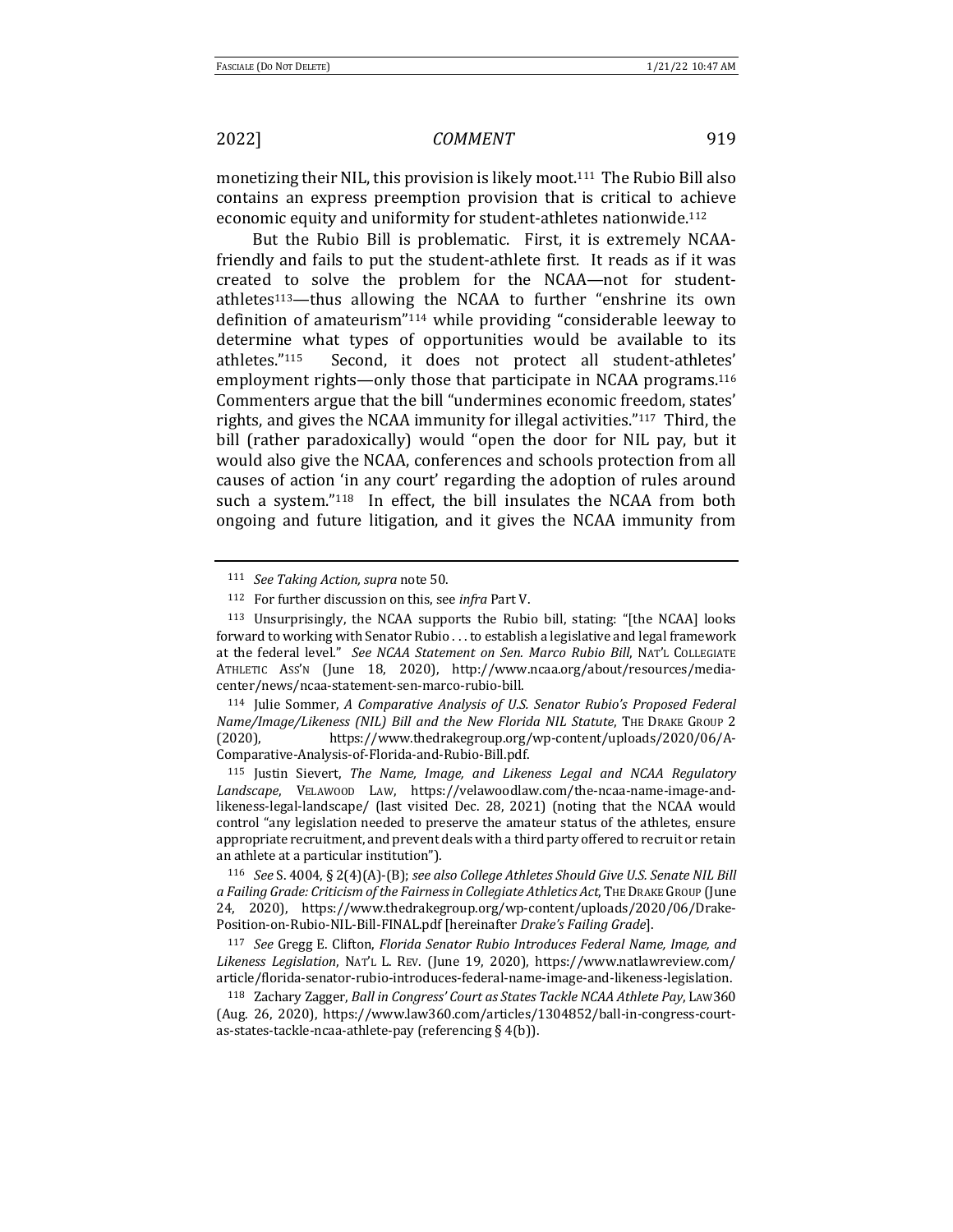litigation covering rights of publicity. The model federal bill should not provide the NCAA (or any other school or conference) with immunity from any causes of action. Thus, if the Rubio Bill is passed, the exploitation of student-athletes will persist, as the NCAA would continue to "earn billions in gate receipts, sponsorships and television revenues from college athletic events."<sup>119</sup>

# C. A (Potential) Reasonable Resolution: Student Athlete Level *Playing Field Act*

A third federal proposal, Congressman Anthony Gonzalez's Student Athlete Level Playing Field Act ("Gonzalez Bill"), primarily aims to prevent "a covered athletic association and institution of higher education from prohibiting a [student-athlete] from participating in intercollegiate athletics because such [student-athlete] enters into an endorsement contract."<sup>120</sup> The Gonzalez Bill seeks to maintain the NCAA's principle of amateurism, $121$  prevent schools from paying student-athletes for use of their NIL,<sup>122</sup> and allow student-athletes to sign contracts with companies that are competitor companies of, or have business relationships with, their respective schools.<sup>123</sup> The Gonzalez Bill, like the Rubio Bill, also contains an express preemption clause.124

Importantly, the Gonzalez Bill would create a thirteen-member commission comprised of current and former athletes, coaches, directors, and administrators, "whose role would be to recommend ways for legislators to change the law as the nascent marketplace for college athletes becomes [clearer] and any unintended consequences

<sup>119</sup> *Drake's Failing Grade, supra* note 116.

<sup>120</sup> Student Athlete Level Playing Field Act, H.R. 8382, 116th Cong. (2020).

<sup>&</sup>lt;sup>121</sup> Zachary Zagger, *House Bill Would Allow NCAA Sponsorship Pay, Empower FTC,* LAW360 (Sep. 24, 2020), https://www.law360.com/sports-and-betting/articles/ 1313480/house-bill-would-allow-ncaa-sponsorship-pay-empower-ftc-; *see also*  H.R. 8382, § 5 (a)(2) (stating that it is "unlawful for a booster to directly or indirectly provide or offer to provide any funds or thing of value as an inducement for a student athlete to enroll or remain at a specific institution or group of institutions").

<sup>&</sup>lt;sup>122</sup> *See* Dan Murphy, *Bipartisan Federal NIL Bill Introduced for College Sports*, ESPN (Sept. 24, 2020), https://www.espn.com/college-sports/story/\_/id/29961059/ bipartisan-federal-nil-bill-introduced-college-sports.

<sup>&</sup>lt;sup>123</sup> *Id.* ("That means, for example, an athlete who attends a school with a Nike contract would be allowed to sign an endorsement deal with Under Armour, but he or she wouldn't have the right to wear Under Armour apparel during games or other schoolsponsored events.").

 $124$  H.R. 8382, § 6.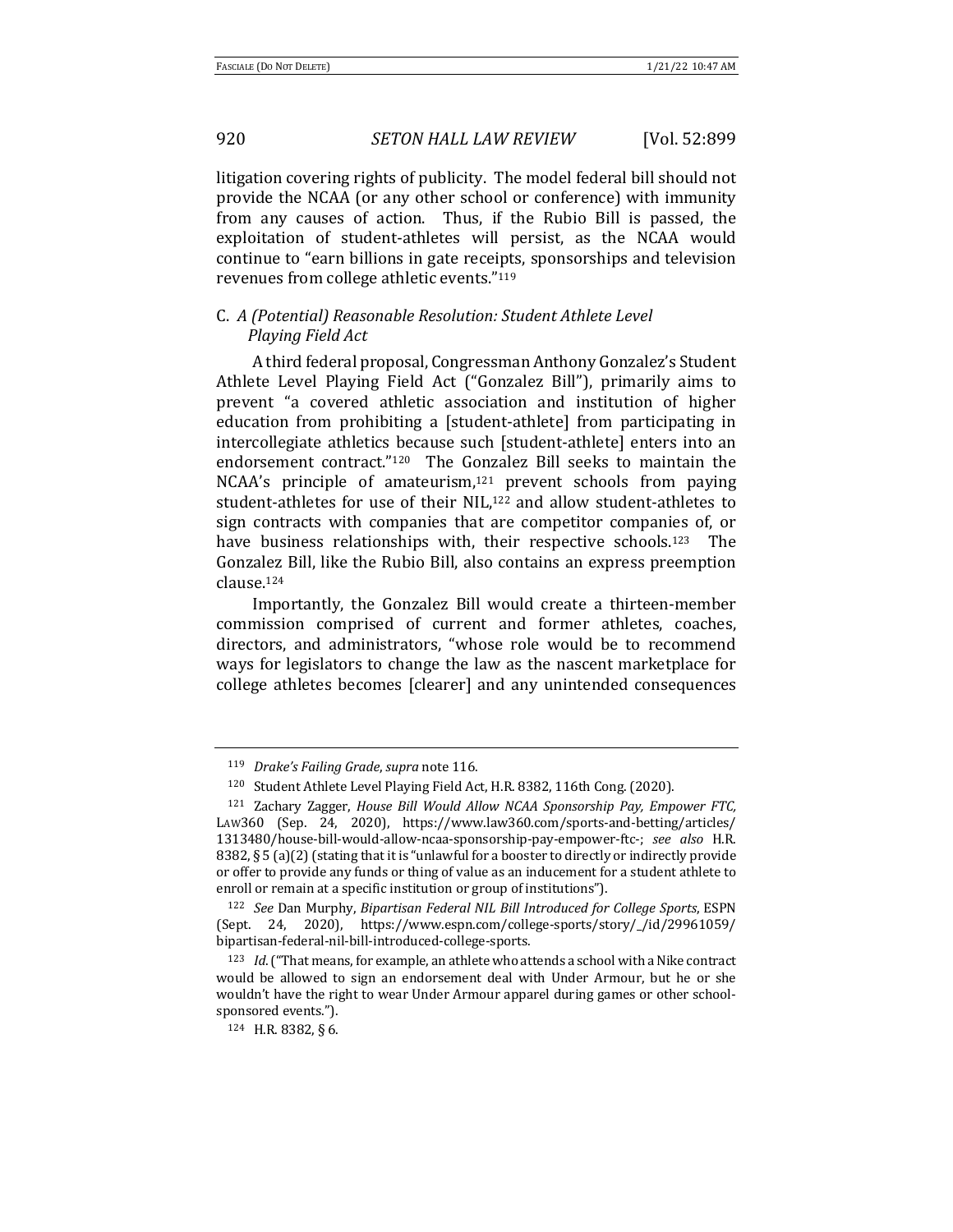emerge."<sup>125</sup> This oversight committee would provide a powerful voice for current and former student-athletes and imbue balance into the NIL quandary. Moreover, the Gonzalez Bill "shall [not] provide a cause of action pursuant to the Sherman Act."<sup>126</sup> Unlike the Rubio Bill, therefore, the Gonzalez Bill does not prohibit student-athletes from filing antitrust lawsuits against the NCAA. Whether or not to provide antitrust protection continues to be a key distinction between the currently proposed federal NIL bills.<sup>127</sup>

### D. *Beyond NIL Compensation: The College Athlete Bill of Rights*

Shortly after the Supreme Court granted certiorari to consider the Ninth Circuit's ruling in *NCAA v. Alston*, Senator Booker and Senator Blumenthal introduced The College Athlete Bill of Rights<sup>128</sup> ("Bill of Rights Act") to "drastically limit the NCAA's current authoritative stronghold on student-athletes."<sup>129</sup> The Bill of Rights Act, however, goes well beyond NIL rights—it addresses not only student-athletes' economic rights but also focuses on their health, safety, and educational opportunities.130 

At least two provisions in the Bill of Rights Act warrant attention. The first is the unregulated transfer provision.<sup>131</sup> If an athlete enters into a professional sports draft—thus prohibiting college sports from preventing athletic participation—this could lead to an eruption of litigation and other serious ramifications.<sup>132</sup> The second provision requires athletic departments to share the profit from revenue generating sports with college athletes who play those sports (after

<sup>125</sup> *See* Murphy, *supra* note 122.

 $126$  H.R. 8382, § 7(c).

<sup>&</sup>lt;sup>127</sup> *Compare* The Collegiate Athlete Compensation Rights Act, H.R. 5003, 116th Cong. (2020), *and* Fairness in Collegiate Athletics Act, H.R. 4004, 116th Cong. §4(b) (2020) (providing antitrust protection to the NCAA), *with* The College Athlete Economic Freedom Act, H.R. 850, 117th Cong. (2021), and Student Athlete Level Playing Field Act, H.R. 8382, 116th Cong. (2020) (not providing antitrust protection to the NCAA).

<sup>&</sup>lt;sup>128</sup> College Athletes Bill of Rights of 2020, S.5062, 116th Cong. (2020).

<sup>&</sup>lt;sup>129</sup> Gregg E. Clifton, *The Proposed "College Athletes Bill of Rights" Joins Growing Number of Federal Bills on Student-Athlete Rights*, NAT'L L. REV. (Dec. 20, 2020), https://www.natlawreview.com/article/proposed-college-athletes-bill-rights-joinsgrowing-number-federal-bills-student.

<sup>130</sup> College Athletes Bill of Rights, H.R. 116th Cong. § 11 (2020).

<sup>131</sup> H.R. 116th Cong. § 3(d).

<sup>132</sup> *Details & Ramifications of the "College Athletes Bill of Rights,"* LEAD1 Ass'N (Feb. 2, 2021), https://lead1association.com/details-ramifications-of-the-college-athletes-billof-rights/.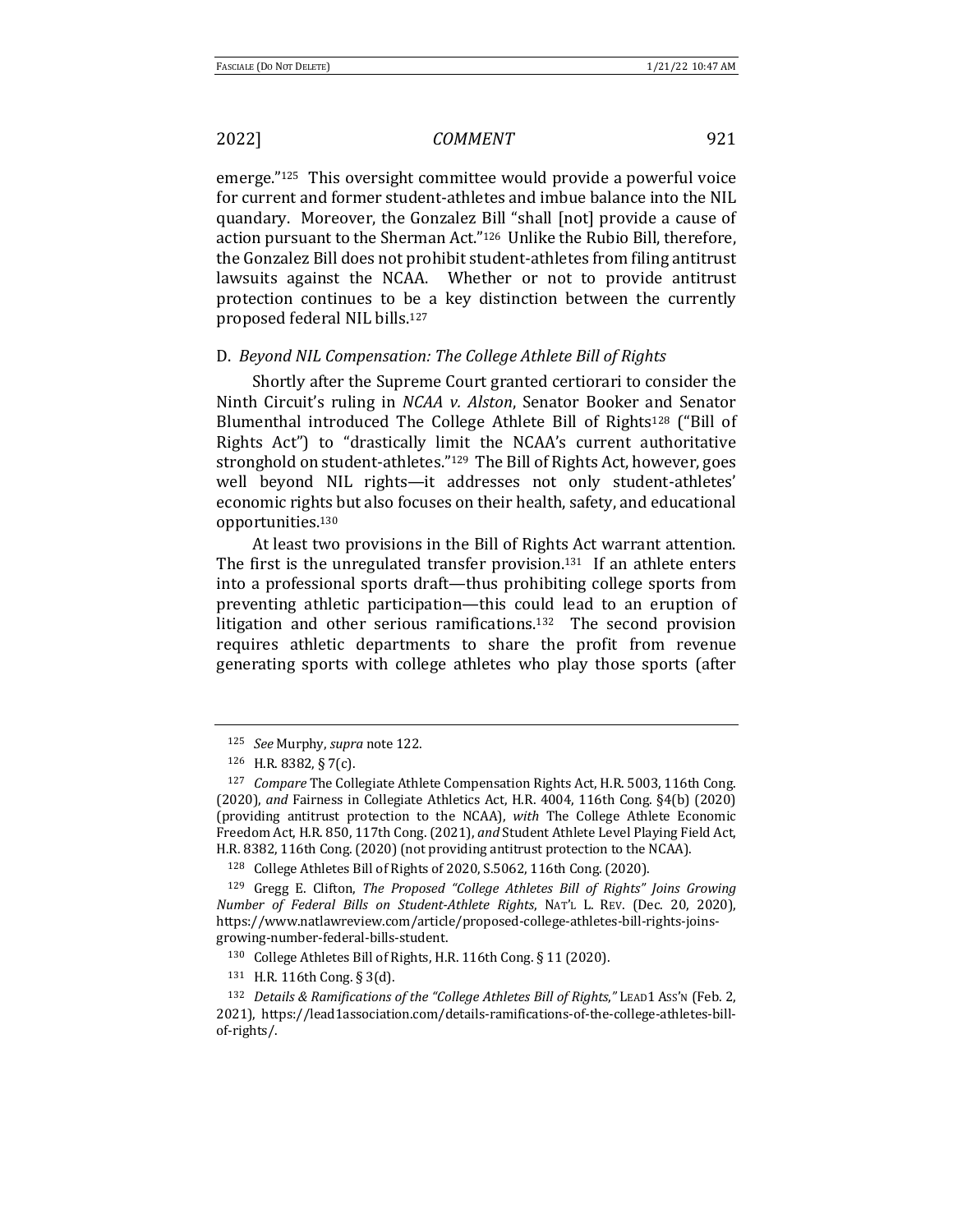subtracting scholarship costs).<sup>133</sup> But the Bill of Rights Act is vague regarding its definition of "revenue." This invites other fundamental concerns, such as the growing disparities among institutional revenues and the uncertainty of whether revenue sharing will result in workers' compensation or unionization.

#### V. THE TIME IS NOW: A FAIR FEDERAL FRAMEWORK

Although the attempts by some legislators to pass federal legislation has been well-intentioned and promising, more can and should be done to protect student-athletes. Specifically, to avoid mass confusion and to achieve economic equity and educational opportunities for student-athletes nationwide, Congress must preempt competing state laws and regulations to create national uniformity. An independent entity established by Congress—not the NCAA or the courts—should take charge and pass a law that includes an express preemption clause and, if narrowly tailored, an antitrust exemption.

#### A. *Express Preemption Clause*

Preemption is based on the Supremacy Clause, which specifies that federal law is supreme over state law when each comes into conflict.<sup>134</sup> The Supreme Court recognizes three types of preemption: (i) express preemption,<sup>135</sup> (ii) field preemption,<sup>136</sup> and (iii) conflict preemption.<sup>137</sup> The only effective and reasonable means to trump the patchwork of state laws, however, is an express (i.e., outright) preemption clause, where the federal statute contains a preemption clause that explicitly preempts all state laws (both existing and prospective).

We need not look far and wide for an example of preemption language. The ideal federal bill's preemption clause should mirror the language in the Employment Retirement Income Security Act of 1974  $(ERISA).<sup>138</sup>$  ERISA's express preemption clause preempts state law claims that "relate to" ERISA plans under either of the two definitions posited by the Supreme Court of the United States.<sup>139</sup> There, Justice Harry Blackmun "craft[ed] a functioned test for express preemption,

<sup>133</sup> Zachary Zagger, *Athlete-Focused Bill Calls for Fed Oversight of NCAA Sports*, LAW360 (Dec. 17, 2020), https://www.law360.com/articles/1338547/athlete-focusedbill-calls-for-fed-oversight-of-ncaa-sports.

<sup>134</sup> U.S. CONST. art. VI, cl. 2.

<sup>135</sup> *See* Murphy v. Nat'l Collegiate Athletic Ass'n, 138 S. Ct. 1461, 1480 (2018).

<sup>136</sup> *Id*.

<sup>137</sup> *Id*.

<sup>&</sup>lt;sup>138</sup> Employee Retirement Income Security Act of 1974, 29 U.S.C. § 1144(a).

<sup>139</sup> Shaw v. Delta Air Lines, Inc., 463 U.S. 85, 96 (1983).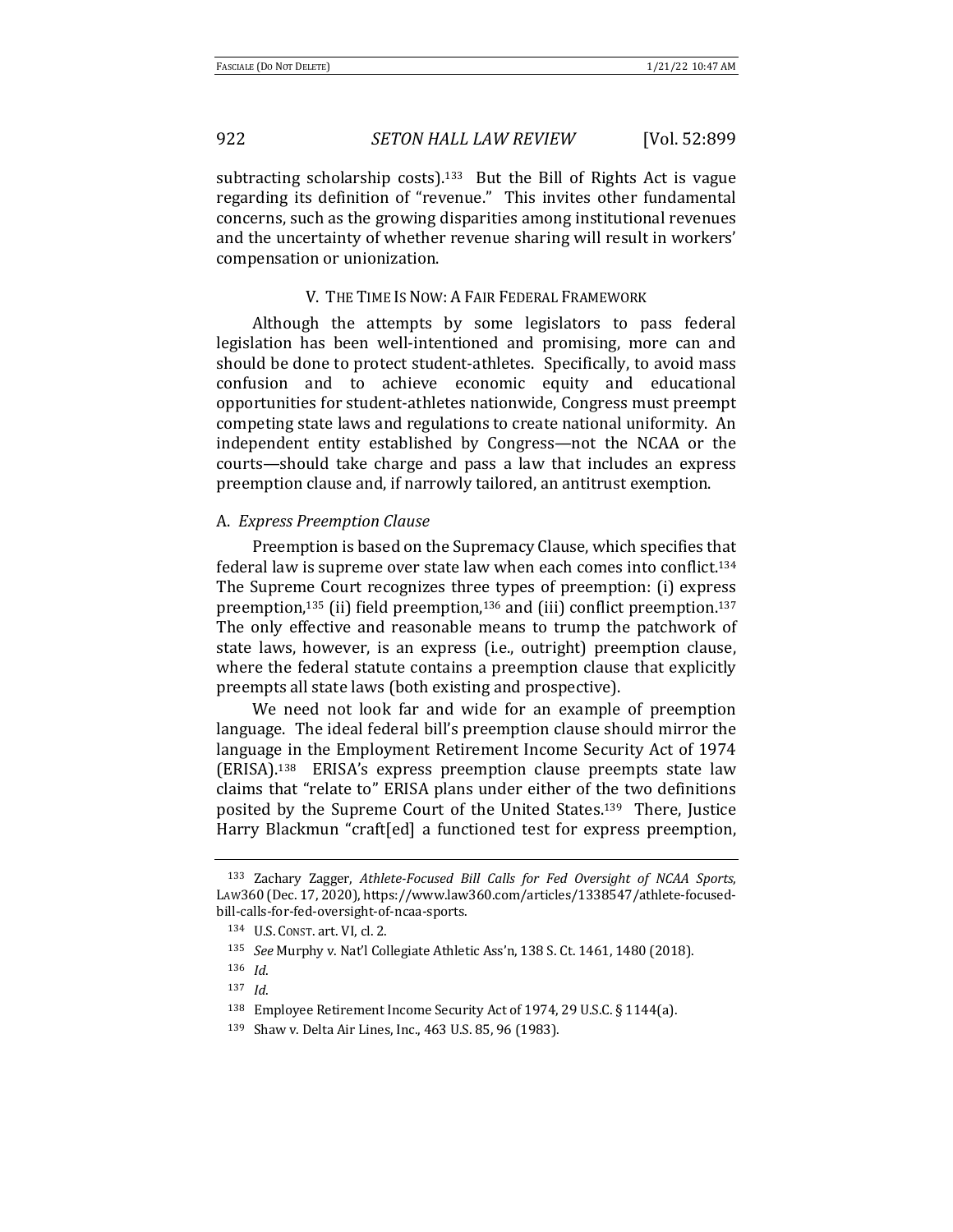instructing that a state law 'relates to' an employee benefit plan if it has either  $(1)$  a 'reference to' or  $(2)$  a 'connection with' that plan."<sup>140</sup> Congress enacted  $\S 514(a)$  of ERISA to limit plan liability by preempting claims under state law (including state statutes and common law causes of action) in order to supplant the "patchwork of state law previously in place."141

In this respect, the express preemption clause in the Rubio Bill is strikingly similar in that it utilizes the language of "relate[s] to."<sup>142</sup> The Gonzalez's Bill, however, uses the language "with respect to." $143$  As written, each preemption clause can be improved. Thus, the express preemption clause in the ideal federal bill should model that of ERISA's clause, preempting state laws that "relate to student-athlete compensation with third parties," or the like. In other words, any state law that has a "reference to" or a "connection with" student-athlete compensation regarding NIL should be expressly preempted to achieve uniformity throughout the country.

### B. Is a Narrowly Tailored Antitrust Exemption Feasible?

The NCAA has been faced with several antitrust challenges in the past, some of which the NCAA has been successful in defending. In *Deppe v. NCAA*, for instance, a punter for Northern Illinois University's football team argued that the NCAA's rule requiring transfer students to wait one year after transferring to play for their new school was intended for the NCAA's economic benefit.<sup>144</sup> The Seventh Circuit held that Division I transfer rules do not violate antitrust laws because they are "clearly meant to help maintain the 'revered tradition of amateurism in college sports."<sup>145</sup> In *Worldwide Basketball & Sports Tours, Inc. v. NCAA*, the NCAA changed its rules regarding participation in certified outside basketball tournaments.<sup>146</sup> There, the Sixth Circuit held that the lower court erred in using the wrong antitrust analysis, and dismissed the case because the plaintiff sports promoters failed to define a relevant market.<sup>147</sup>

 $140$  Plastic Surgery Ctr., P.A. v. Aetna Life Ins. Co, 967 F.3d 218, 226 (3d Cir. 2020) (citing *Shaw*, 463 U.S. at 96-97).

<sup>141</sup> *Id*.

<sup>&</sup>lt;sup>142</sup> Student-Athlete Equity Act, H.R. 1804, 116th Cong. (2019).

<sup>&</sup>lt;sup>143</sup> Student-Athlete Level Playing Field Act, H.R. 8382, 116th Cong. (2020).

<sup>144 893</sup> F.3d 498, 500 (7th Cir. 2018).

<sup>&</sup>lt;sup>145</sup> *Id.* at 498, 501 (quoting Nat'l Collegiate Athletic Ass'n v. Bd. of Regents, 468 U.S. 85, 120 (1984)). 

<sup>146</sup> *Worldwide Basketball*, 388 F.3d at 961, 957.

<sup>147</sup> *Id.* at 963.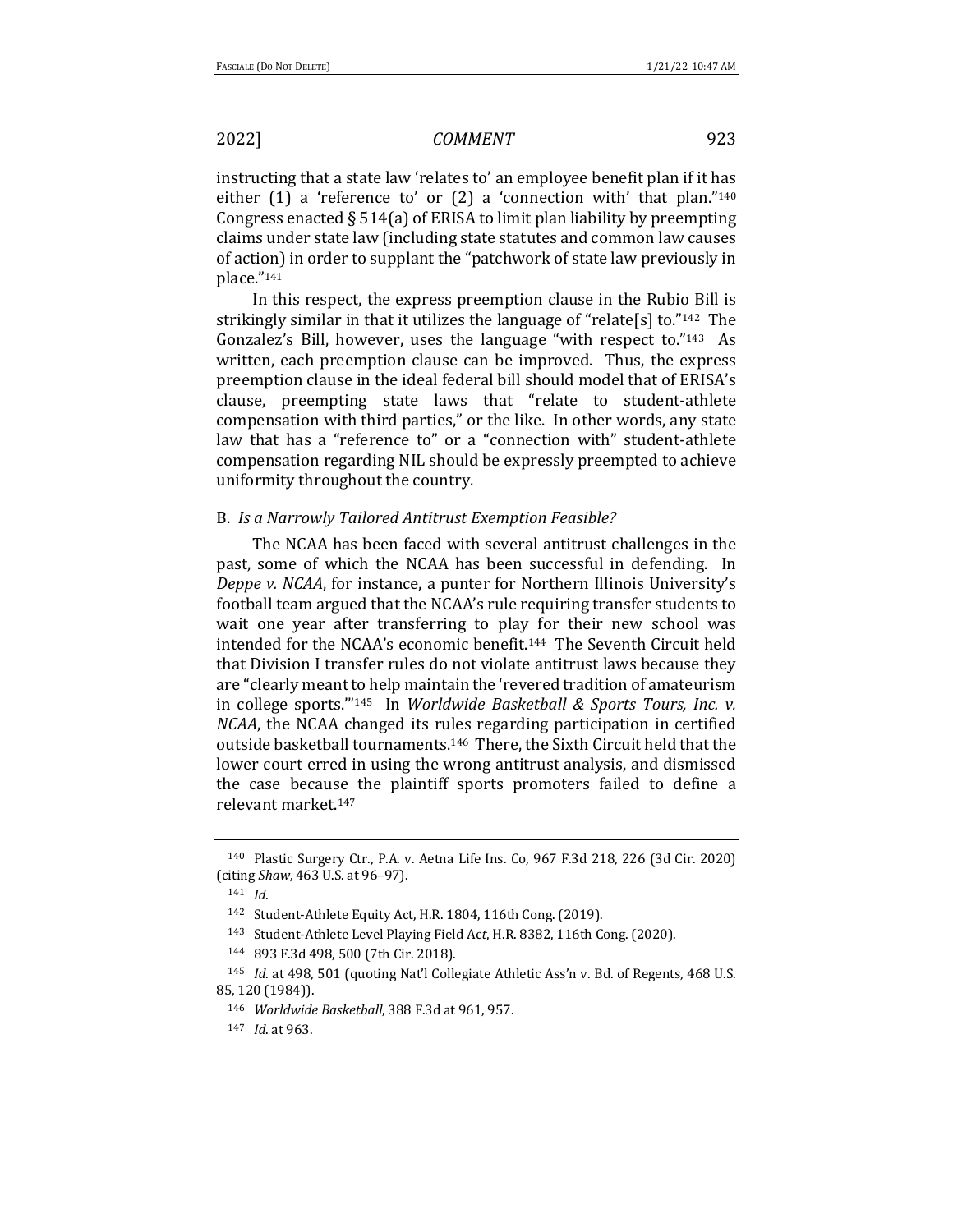But the NCAA's attempts to defend itself from antitrust attack have not always been successful.<sup>148</sup> In *NCAA v. Board of Regents*,<sup>149</sup> for example, the Supreme Court held that the NCAA's conduct violated the Sherman Antitrust Act because the NCAA's actions constituted a horizontal restraint in trade.<sup>150</sup> In *Law v. NCAA*, college basketball coaches filed a class action suit claiming the NCAA violated federal antitrust laws.<sup>151</sup> There, the Tenth Circuit held that a restricted earnings cap for college coaches violated antitrust law.<sup>152</sup> And in *O'Bannon*, as noted in Part II above, the Ninth Circuit established that future studentathletes "can use federal antitrust law to attempt to 'prove' that there are better ways of preserving amateurism than current NCAA rules."153

On January 8, 2021, Assistant Attorney General Makan Delrahim wrote a letter to NCAA President Emmert cautioning him that the NCAA's planned approach to regulate NIL "may raise concerns under the antitrust laws."<sup>154</sup> In response, NCAA President Emmert claimed that "[the NCAA's] current amateurism and other rules [were]  $\dots$  fully compliant" with federal antitrust law.<sup>155</sup> Many athlete advocates believe, however, that the NCAA's current business model surrounding NIL compensation violates antitrust laws.

Any antitrust exemption shielding the NCAA from liability could halt student-athletes' progress and give the NCAA unbounded power to restrain athletes' fair market rights. Recently, in *NCAA v. Alston*, the

<sup>&</sup>lt;sup>148</sup> *See* Zagger, *supra* note 118 (noting that, if student-athletes are allowed to monetize their NIL, this could undermine the NCAA's main defense in antitrust suits that not paying college athletes increases consumer demand due to the concept of amateurism). 

<sup>149</sup> *Bd. of Regents*, 468 U.S. at 120.

<sup>&</sup>lt;sup>150</sup> The Supreme Court defined a horizontal restraint on trade as an "agreement among competitors on the way in which they will compete with one another," and noted that this type of agreement is often "held to be unreasonable as a matter of law." *Id.* at 99.

<sup>151 134</sup> F.3d 1010, 1015 (10th Cir. 1998).

<sup>152</sup> *Id.* at 1020, 1024; see also In re Nat'l Collegiate Athletic Ass'n I-A Walk-On Football Players Litig., 398 F. Supp. 2d 1144, 1149 (W.D. Wash. 2005) (holding that the NCAA is not exempt from antitrust scrutiny under the Sherman Act for its financial aid to college students). 

<sup>153</sup> WORKING GROUP RECOMMENDATIONS, *supra* note 37, at 29.

<sup>&</sup>lt;sup>154</sup> Steve Berkowitz and Christine Brennan, *Justice Department Warns NCAA Over Transfer and Name, Image, Likeness Rules*, USA Topay (Jan. 8, 2021, 4:00 PM), https://www.usatoday.com/story/sports/ncaaf/2021/01/08/justice-departmentwarns-ncaa-over-transfer-and-money-making-rules/6599747002/.

<sup>&</sup>lt;sup>155</sup> Alan Blinder, *N.C.A.A. President Seeks Delay on Vote to Let Students Profit from Fame*, N.Y. TIMES (Jan. 9, 2021), https://www.nytimes.com/2021/01/09/sports/ ncaabasketball/ncaa-delays-vote-athlete-endorsements.html.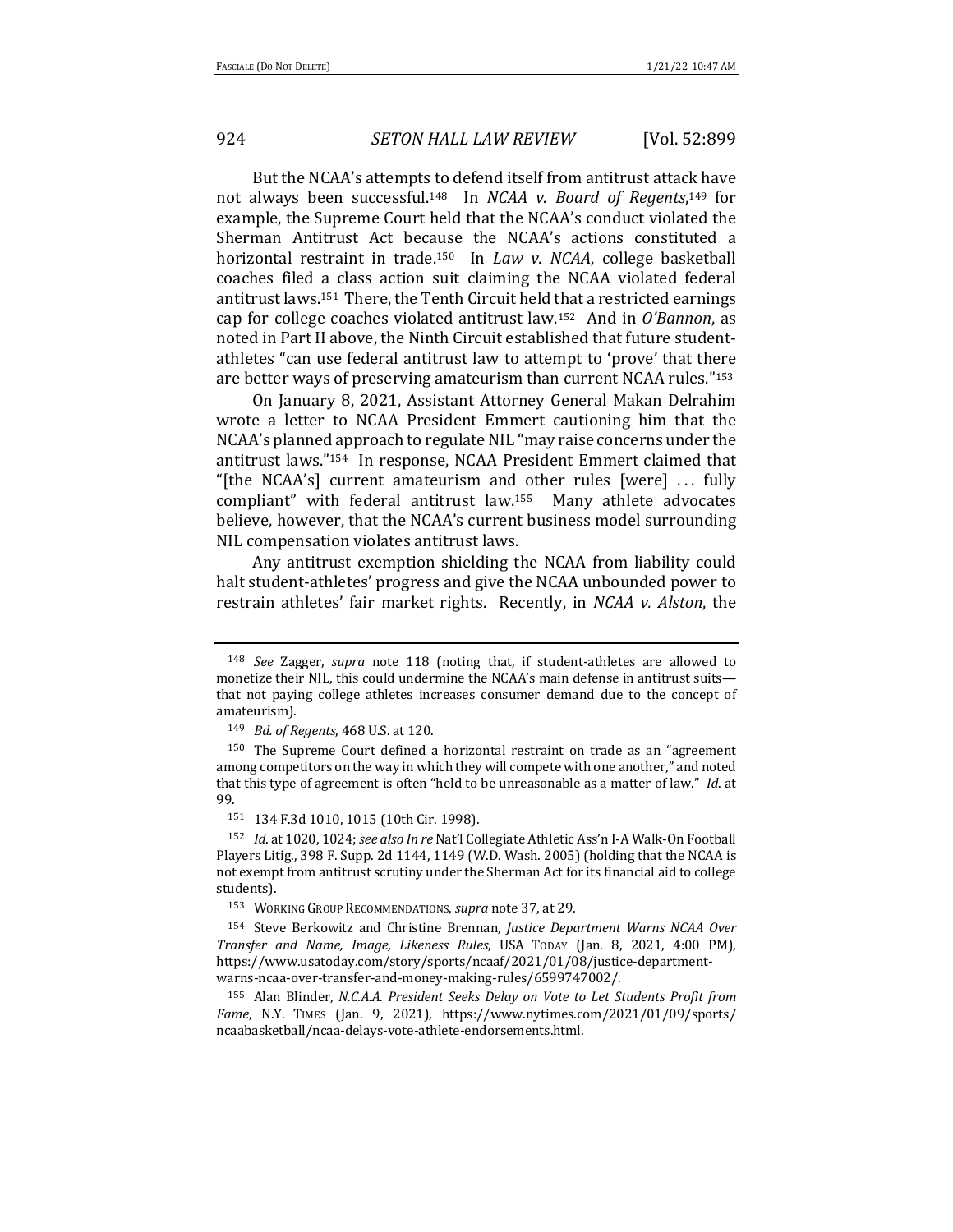Supreme Court affirmed a 2020 ruling by the Ninth Circuit, wherein Chief Judge Thomas held that "courts must continue to subject NCAA rules, including those governing compensation, to antitrust scrutiny."<sup>156</sup> The antitrust law violation arose from "NCAA members agreeing to limit how much each school [could] compensate athletes for academicrelated  $costs." <sup>157</sup>$  Thus, the question before the court was whether student-athletes were allowed to receive payments and other benefits related to education.

The Supreme Court unanimously held that  $(1)$  the district court did not err in finding that the NCAA violated the Sherman Act by limiting the education-related benefits schools could offer student-athletes; and (2) the district court properly applied a rule of reason analysis and found that the restraints were stricter than necessary to achieve demonstrated procompetitive benefits.<sup>158</sup> In other words, all nine justices of the Supreme Court agreed that the NCAA's restrictions on non-cash payments to college athletes related to education were anti-competitive under federal antitrust law.<sup>159</sup>

Although it did not directly address the issue of whether studentathletes can monetize their NIL, the *Alston* decision—and specifically Justice Kavanaugh's concurring opinion—illustrated that the Supreme Court is willing to further erode the NCAA's framework in future antitrust challenges.<sup>160</sup> As Justice Kavanaugh stated bluntly, "[t]he NCAA is not above the law."<sup>161</sup> Going forward, if the NCAA attempted to sanction a college that was complying with that state's NIL law, that conduct would almost certainly be seen as a violation of antitrust law under *Alston*.

The NCAA has publicly stated that, given the threat of future state and federal antitrust lawsuits, "the membership's ability to investigate and adopt common and adequate solutions to pressing issues facing

<sup>156</sup> *In re* Nat'l Collegiate Athletic Ass'n Athletic Grant-In-Aid Cap Antitrust Litig., 958 F.3d 1239, 1254 (9th Cir. 2020). 

<sup>157</sup> Gregg E. Clifton, *NCAA v. Alston—The Wait is Over* ... What's Next for the NCAA, NAT'L L. REV. (June 22, 2021), https://www.natlawreview.com/article/ncaa-v-alstonwait-overwhat-s-next-ncaa.

<sup>158</sup> Nat'l Collegiate Athletic Ass'n v. Alston, No. 20-512, slip op. at 2-3 (U.S. June 21, 2021).

<sup>159</sup> *Id*. 

<sup>&</sup>lt;sup>160</sup> *Id.* slip op. at 5 (Kavanaugh, J., concurring) (stating that "[n]owhere else in America [could] businesses get away with agreeing not to pay their workers a fair market rate on the theory that their product is defined by not paying their workers a fair market rate. And under ordinary principles of antitrust law, it is not evident why college sports should be any different").

<sup>161</sup> *Id.* (Kavanaugh, J., concurring).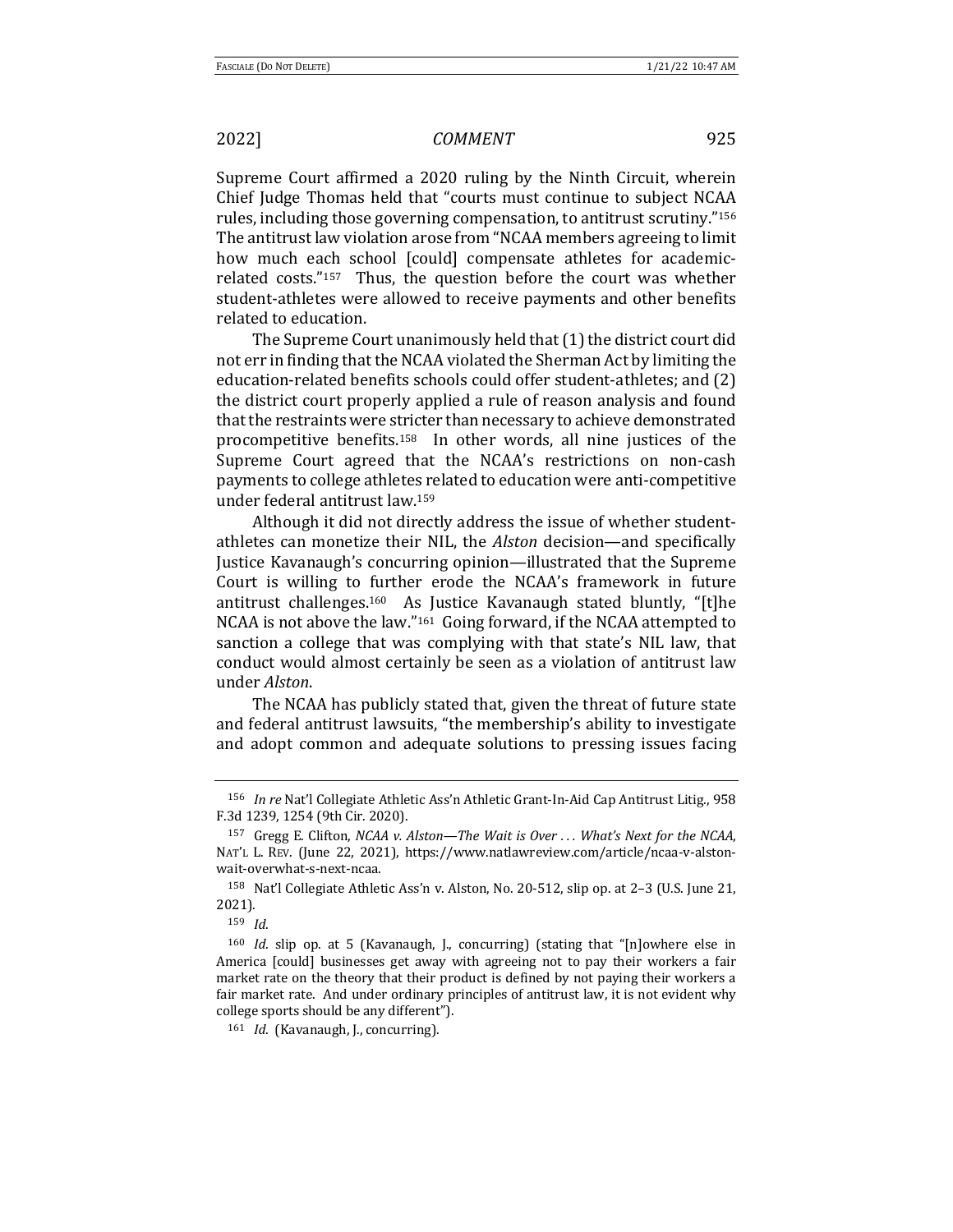college athletics" will be impinged.<sup>162</sup> In essence, the NCAA is seeking the same antitrust exemption protections that Major League Baseball has enjoyed since 1922.<sup>163</sup> But without the looming threat of future antitrust challenges, it is plausible—even foreseeable—that the NCAA will remain stagnant and be less likely to voluntarily address this issue.

Furthermore, the aforementioned NCAA antitrust cases demonstrate that many college athletes would not have received the benefits and rights they did thus far without holding NCAA bylaws accountable to federal antitrust laws. An antitrust exemption shielding the NCAA from liability could halt the student-athlete's progress and give the NCAA unbounded power to restrain athletes' fair market rights.<sup>164</sup> Judicial checks on NCAA overreach in the antitrust realm, therefore, adequately maintain and enhance the legitimacy of the NCAA.

Additional support for not granting the NCAA an antitrust exemption can be found in the 2007 Antitrust Modernization Commission Report<sup>165</sup> addressed to the President and Congress. The Commission asserted that "[i]mmunities should rarely (if ever) be granted and then only on the basis of compelling evidence that either (1) competition cannot achieve important societal goals that trump consumer welfare, or (2) a market failure clearly requires government regulation in place of competition."166

A blanket antitrust exemption would fail to meet these standards. Instead of proving that an antitrust exemption would "achieve important societal goals that trump consumer welfare," the NCAA contends that antitrust scrutiny requires it to unnecessarily devote time and resources to defend against antitrust lawsuits.<sup>167</sup> In almost all of the NCAA antitrust cases, the NCAA has justified the restraint by arguing that amateurism is an important value. But a blanket antitrust exemption is an overly broad way of protecting amateurism. If the NCAA's bylaws were not subject to antitrust scrutiny, consumer

<sup>&</sup>lt;sup>162</sup> WORKING GROUP RECOMMENDATIONS, *supra* note 37, at 30.

<sup>&</sup>lt;sup>163</sup> *See* Fed. Baseball Club, Inc. v. Nat'l League of Prof'l Baseball Clubs, 259 U.S. 200, 208–09 (1922) (holding that, because baseball competitions are not "commerce," and thus baseball is purely a state affair, the professional baseball business is not subject to federal antitrust law).

<sup>164</sup> Exploring a Compensation Framework for Intercollegiate College Athletics, Hearing *Before the S. Comm. On Com., Sci., & Transp.*, 116th Cong. 11 (2020) (statement of Dionne Koller, Professor of Law, University of Baltimore), ("An antitrust exemption would give the NCAA unchecked power to restrict athletes' free market rights . . . .").

<sup>165</sup> ANTITRUST MODERNIZATION COMM'N, REPORT AND RECOMMENDATIONS (2007).

<sup>166</sup> *Id.* at viii.

<sup>&</sup>lt;sup>167</sup> WORKING GROUP RECOMMENDATIONS, *supra* note 37, at 29; see also ANTITRUST MODERNIZATION COMM'N, *supra* note 165, at viii.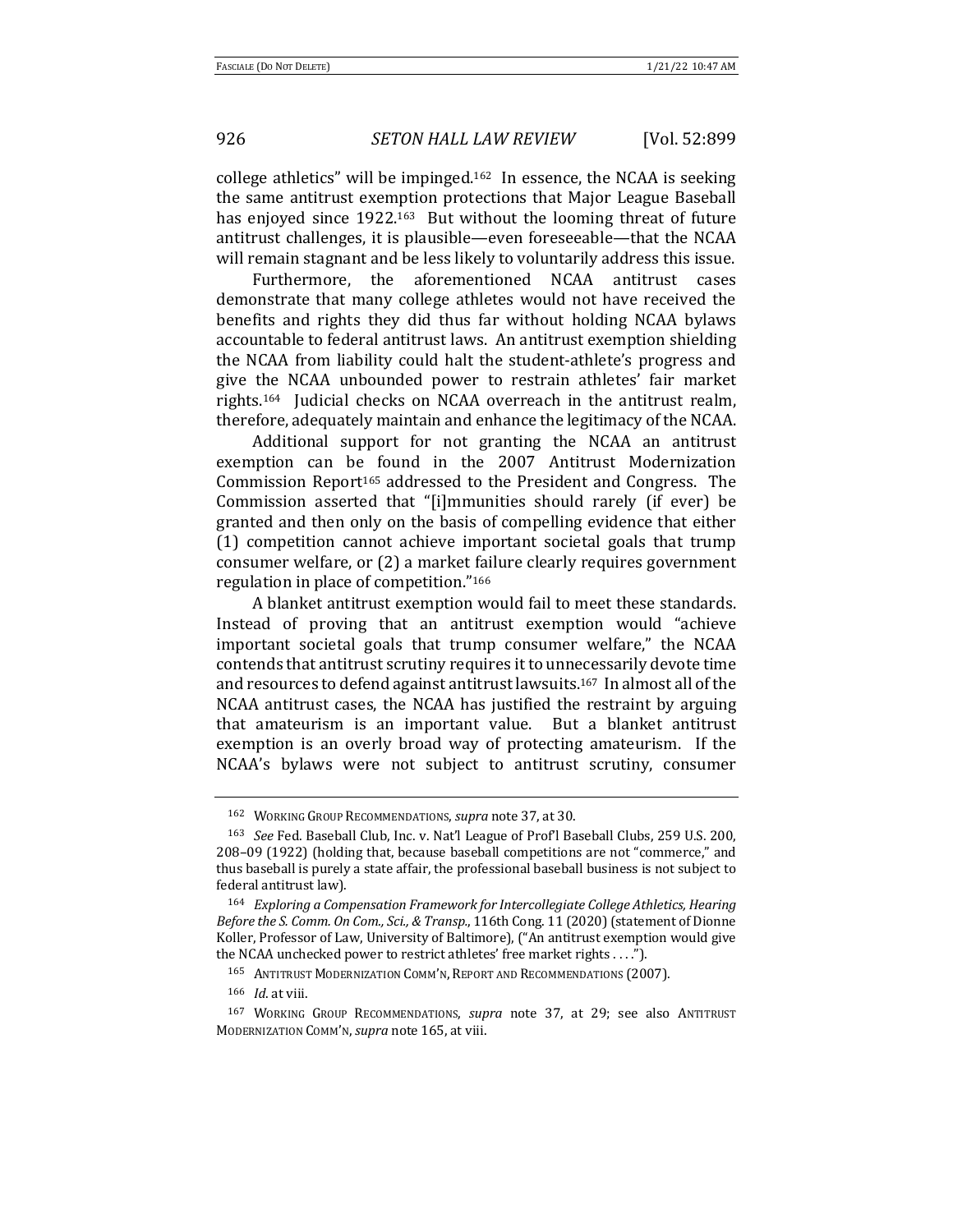welfarism would be compromised. A blanket antitrust exemption, like the NCAA proposes,<sup>168</sup> would likely continue to "undermine the sanctity of America's entire free market system and lead to substantial unfairness to college athletes."169

Although it is understandable why the NCAA seeks an antitrust exemption for college sports, a blanket antitrust exemption would do more harm than good. Specifically, it would (1) cripple the development of a NIL market that took athlete advocates years to build; (2) leave student-athletes without recourse moving forward; (3) allow the NCAA to further reap financial rewards; (4) make it less likely that the NCAA will voluntarily act; and (5) bypass well-established legal precedent. Thus, the NCAA could either rewrite its rules to comply with U.S. antitrust law or wait for courts to mandate such changes.<sup>170</sup> Another option, as sports law scholar Richard Karcher suggests, is that the ideal federal legislation would include a mandatory arbitration provision, as well as the right of student-athletes (and the state) to enjoin through civil action.<sup>171</sup> Either way, any viable federal legislation must address the antitrust issue.<sup>172</sup>

# C. An Independent Entity Established by Congress—Not the NCAA *or the Courts—Should Write the Rules*

Another reason why a federal statute should govern NIL compensation issues is because "judges generally should ... refrain from interfering with the internal matters of sports associations unless exceptional circumstances justify that interference."<sup>173</sup> For example, in

<sup>171</sup> Richard T. Karcher, *A Model Federal College Athletes Right of Publicity Statute*, BLOGGER (Dec. 10, 2019), https://collegeathletesrightofpublicity.blogspot.com/ 2019/12/drafted-by-richard-t.html.

<sup>172</sup> Aimonetti & Talley, *supra* note 14, at 35 (noting that a benefit of federal legislation "is its ability to sidestep the purview of federal antitrust law").

173 Davidovich v. Israel Ice Skating Fed'n, 140 A.3d 616, 632 (N.J. Super Ct. App. Div. 2016); see also Ruiz v. Sauerland Event GMBH, 801 F. Supp. 2d 118, 125 (S.D.N.Y. 2010) (stating that "[c]ourts generally defer to a private organization's interpretation of its rules in the absence of bad faith or illegality"); M'Baye v. World Boxing Ass'n, 429 F. Supp. 2d 660, 667 (S.D.N.Y. 2006) (noting that "[c]ourts generally are reluctant to interfere with the internal decisions of organizations such as the WBA, deferring to the principle that courts are ill-equipped to resolve conflicts involving the interpretation of the organization's own rules").

<sup>168</sup> WORKING GROUP RECOMMENDATIONS, *supra* note 37, at 27.

<sup>&</sup>lt;sup>169</sup> Marc Edelman, *Why Congress Would Be Crazy to Grant the NCAA An Antitrust Exemption*, FORBES (May 6, 2020, 9:50 AM), https://www.forbes.com/sites/ marcedelman/2020/05/06/why-congress-would-be-crazy-to-grant-the-ncaa-anantitrust-exemption/?sh=2a4f4fff70a9.

<sup>170</sup> Edelman, *supra* note 29, at 99.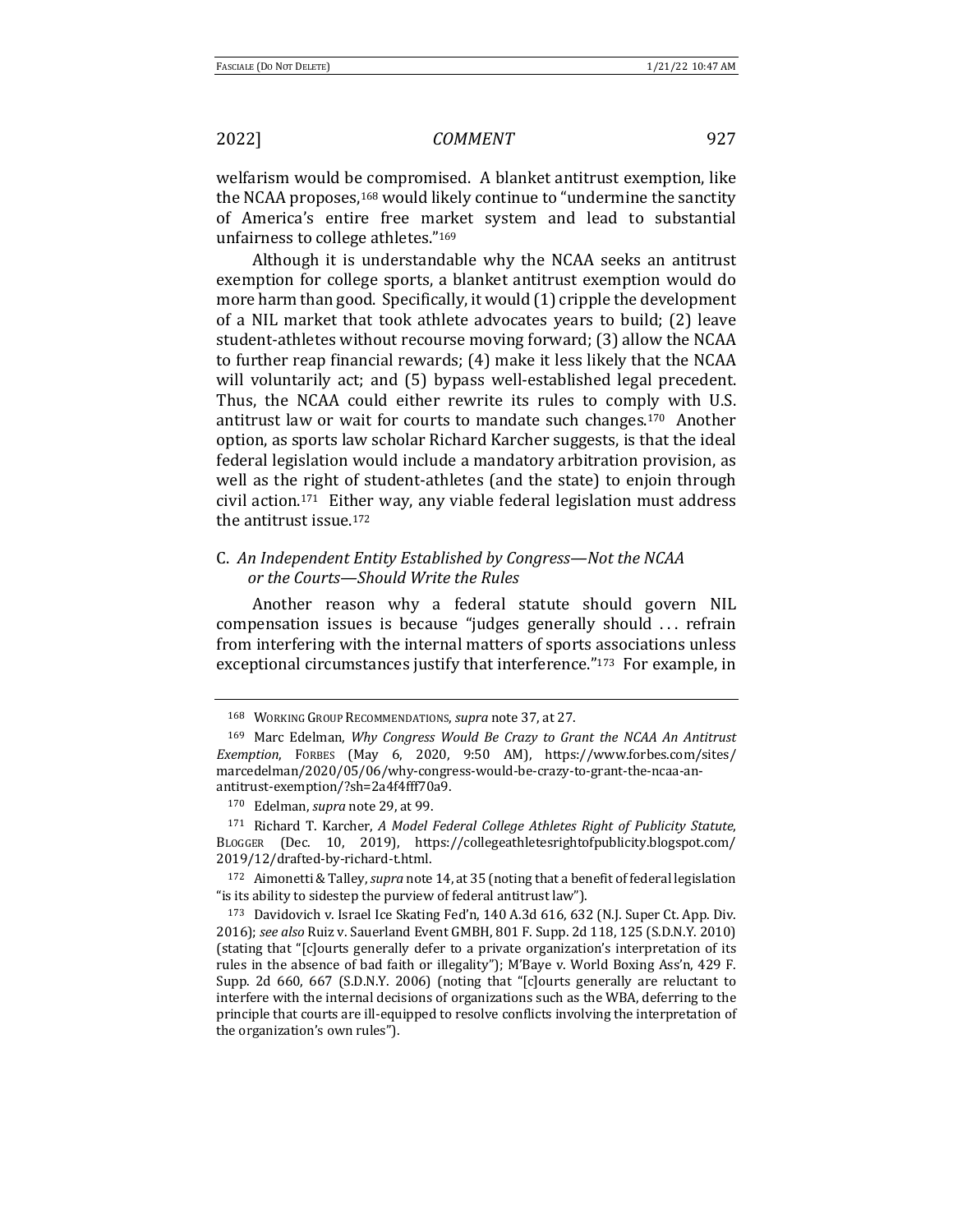a 2016 case, Tom Brady was involved in a scheme to deflate footballs below the permissible range during the American Football Conference Championship Game.<sup>174</sup> There, the Second Circuit noted that courts "do not sit as referees of football any more than [courts] sit as the 'umpires' of baseball or the 'super-scorer' for stock car racing. Otherwise, [courts] would become mired down in the areas of a [sporting] group's activity concerning which only the group can speak competently." $175$  Judge Barrington reasoned<sup>176</sup> that the National Football League Commissioner "properly exercised his broad discretion to resolve an intramural controversy between the League and a player" in his role as an arbitrator under the collective bargaining agreement.<sup>177</sup>

Because courts are hesitant to regulate, or interfere with, the interplay between athletes and the operation of private sports associations, it is likely that state courts will be reluctant to get involved in the NCAA's internal sporting affairs. This reaffirms the need for a federal statute to create an independent oversight committee to write the rules—but it should not be the NCAA.<sup>178</sup> The NCAA is too restrictive, too ambitious with its requests, and clearly partial.<sup>179</sup> A practical solution, however, would be for the NCAA to revise its amateurism rules and allow NIL compensation prior to each state law taking effect.<sup>180</sup> But this is unlikely to happen.

An independent entity, therefore, could provide objectivity when neither side's agenda will dominate.<sup>181</sup> This entity could  $(1)$  provide bimonthly reports to Congress and explain how the NIL issue is playing out; (2) set standards and adjudicate challenges; (3) establish caps on

177 *NFL Mgmt. Council*, 820 F.3d at 532.

<sup>178</sup> *See* Maisel, *supra* note 23 ("[T]he NCAA is run by a board of governors made up largely of university presidents, a class whose lack of knowledge of athletic administration is matched only by their reticence to act.").

<sup>179</sup> *See id.* (explaining how the NCAA has historically been unaccountable as an organization). 

<sup>180</sup> *See, e.g.*, Ross Dellenger, *Congress Says NCAA Needs Change, But Mark Emmert Does Not Have the Answers*, SPORTS ILLUSTRATED (Feb. 11, 2020), https://www.si.com/ college/2020/02/12/ncaa-mark-emmert-senate-name-image-likeness.

<sup>181</sup> *See* Jay Bilas, *NCAA Stance on Name, Image, and Likeness Amounts to Lip Service, Half-Measure*, ESPN (Apr. 30, 2020), https://www.espn.com/mens-college-basketball/ story/\_/id/29113994/ncaa-stance-name-image-likeness-amounts-lip-service-halfmeasure (noting how the NCAA currently has an extremely low reputation regarding NIL compensation).

<sup>174</sup> NFL Mgmt. Council v. NFL Players Ass'n, 820 F.3d 527, 531 (2d. Cir. 2016).

<sup>175</sup> *Id.* at n.5 (citing Crouch v. Nat'l Ass'n for Stock Car Auto Racing, Inc., 845 F.2d 397, 403 (2d. Cir. 1988) and Charles O. Finley & Co., Inc. v. Kuhn, 569 F.2d 527, 536-38 (7th Cir. 1978)). 

<sup>176</sup> Patriots fans do not read the rest of this sentence.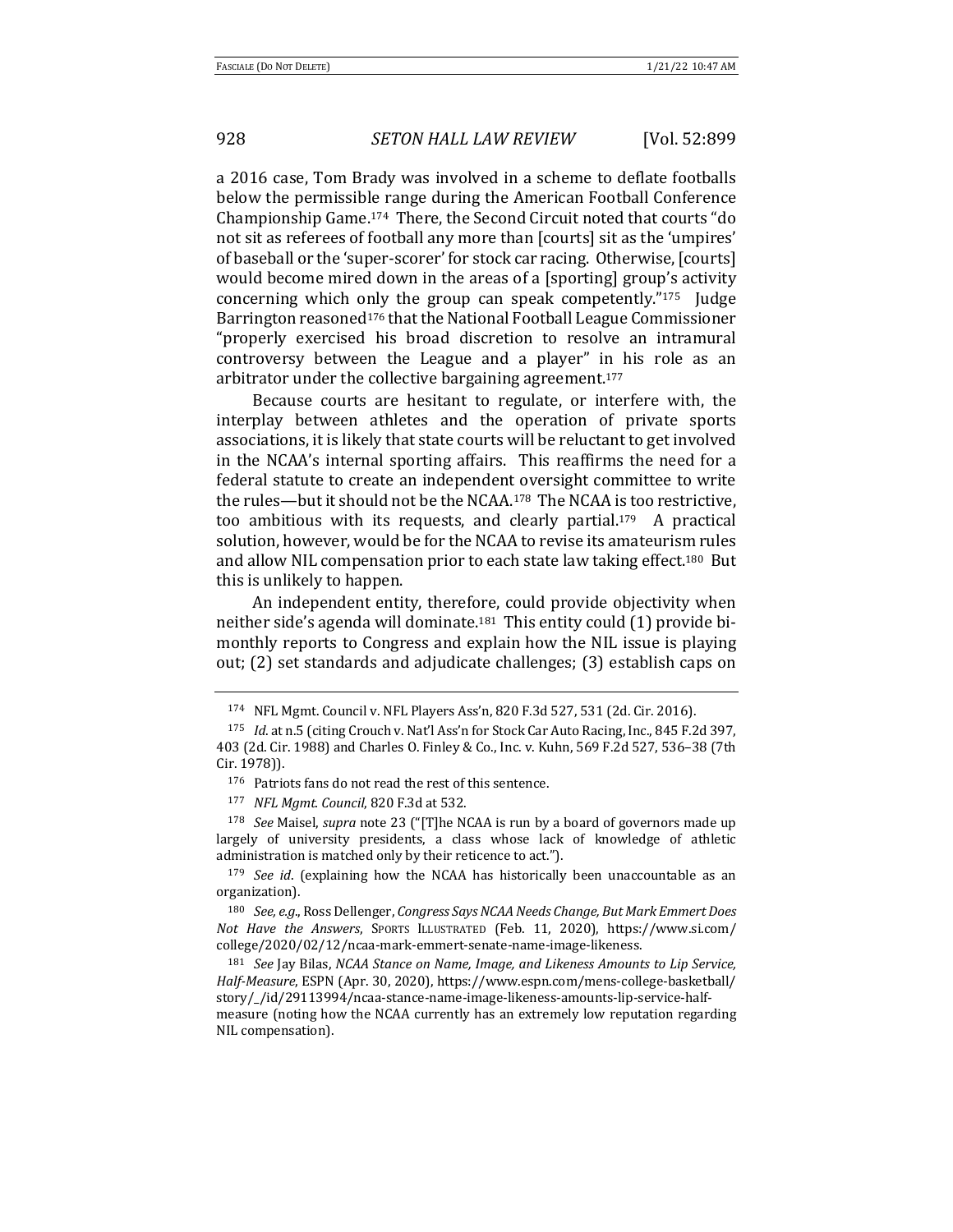employment and NIL compensation; and (4) oversee sports agents' requests and appeal disapprovals.<sup>182</sup> It ideally would consist of approximately ten to fifteen members, including former collegiate athletes, economists, and lawyers. Each member could be elected for a term of two or three years, $183$  and the number of members could be increased or decreased from time to time through amendment of the entity's bylaws.<sup>184</sup> This organizational structure would ensure that the commission would remain impartial and diverse.

The formation of an independent committee, however, might raise overreaching concerns. The Commission, similar to the proposed Bill of Rights Act, would likely have the right to investigate, subpoena, audit, and impose substantial penalties. But the advantages may outweigh the disadvantages: an independent oversight committee would (1) provide student-athletes with a meaningful voice; (2) facilitate representation of student-athletes, colleges and universities, conferences and associations, and other educational establishments throughout the  $NCAA$ ; (3) likely be more transparent than the  $NCAA$ ; (4) deter unwanted conduct; and (5) afford a more reliable and authoritative voice. 

Another solution would be for Congress to mandate a federally chartered, independent non-profit entity  $("501(c)(3)"$  to set standards and adjudicate challenges and conflicts. For guidance, Congress could look to the U.S. Olympic Committee, a federally chartered, independent  $501(c)(3)$  organization, which was successful in its operation when it passed the Ted Stevens Olympic and Amateur Sports Act to oversee U.S. Olympic, Paralympic, and open amateur sport systems. An independent NIL Commission would be better than the NCAA because "rights of college athletes to outside employment are not within the purview of a collegiate athletics governance organization."<sup>185</sup>

<sup>&</sup>lt;sup>182</sup> *See Compensation of College Athletes Including Revenues Earned from Commercial* Use of Their Names, Images and Likenesses and Outside Employment, THE DRAKE GROUP (Aug. 8, 2020), https://www.thedrakegroup.org/wp-content/uploads/2020/08/8-3- 20-FINAL-Drake-NIL-Position-Paper.pdf [hereinafter *The Drake Group Recommendations*].

<sup>&</sup>lt;sup>183</sup> *See, e.g.*, MODEL BUS. CORP. ACT § 8.06 (2020) (describing how, in a jurisdiction that follows the Model Business Corporation Act (MBCA), a corporation's board of directors must serve staggered terms).

 $184$  *See, e.g., id.* § 8.03 (describing how many directors a corporation should have and how the election process works in a jurisdiction that follows the MBCA).

<sup>185</sup> *The Drake Group Recommendations, supra* note 182, at 14.